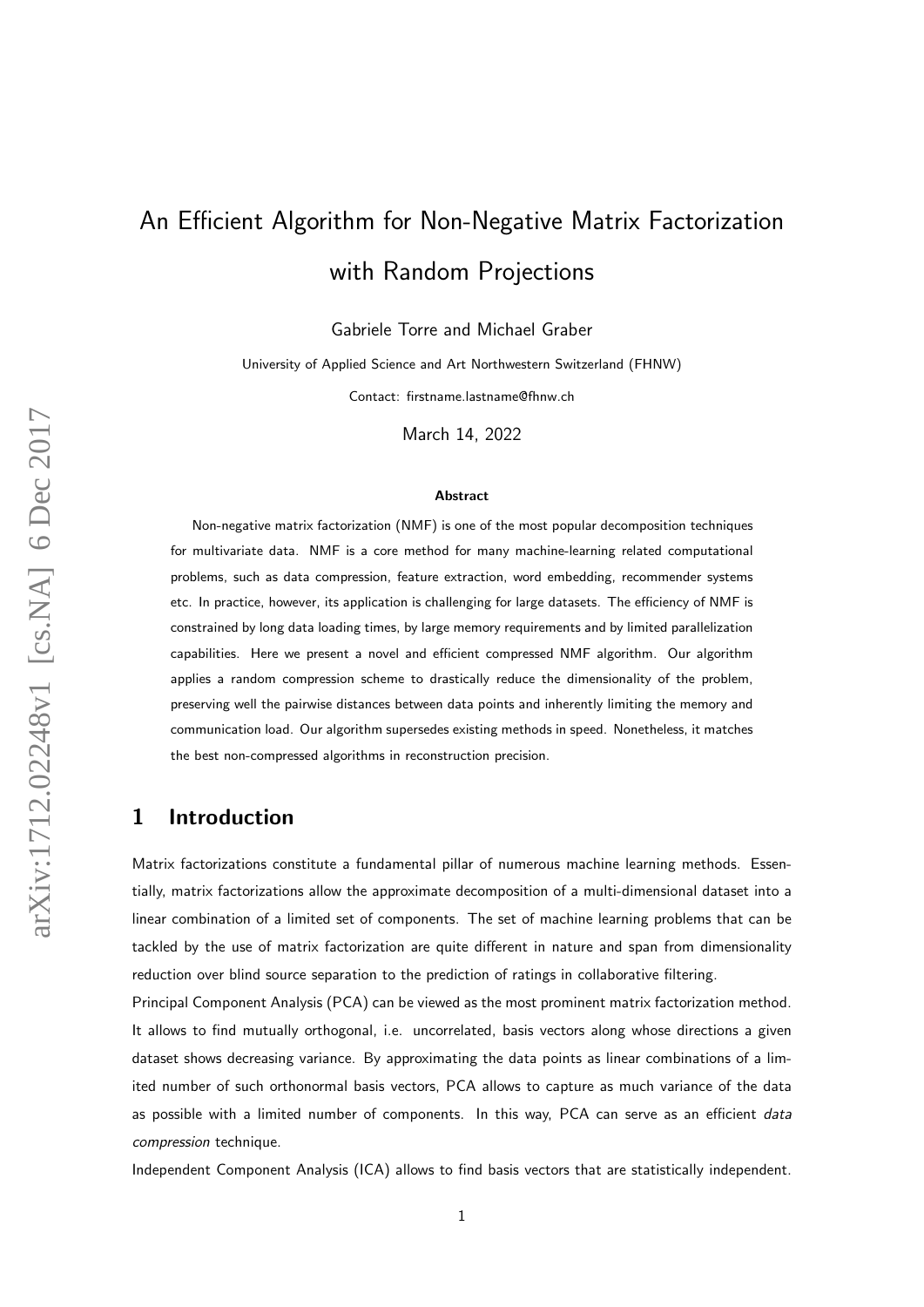This represents a stronger constraint on the basis vectors than being uncorrelated. However, for certain applications this is desirable: ICA is well suited for the task of blind source separation, where different signal sources can be assumed to be statistically independent [\[10\]](#page-17-0).

According to the conditions of orthogonality and independence imposed by PCA and ICA respectively, both of them find components that are mutually constrained. The support of the resulting component variables, however, is unconstrained, and often lead to basis vectors that cannot be easily interpreted. A natural property of many datasets is to have variables with non-negative support. For example, count-based measurements constitute a wide-ranging set of examples for non-negative datasets, including images based on photon counts, text document representations based on word counts or customerproduct associations based on click or purchase counts. Moreover, radiation spectra or network distance measurements represent additional prominent non-negative dataset types.

Non-negative Matrix Factorization (NMF) allows for the decomposition of non-negative datasets into two non-negative matrix factors. Unlike PCA or ICA, NMF does not find components that are mutually orthogonal or independent. It computes an approximation of the original dataset in terms of additive linear combination of intrinsic non-negative features. This often facilitates the discovery of naturally interpretable or even physically meaningful data components where no further mutual geometric restrictions are necessary.

For this reason NMF has attracted interest during the last decade not only in the fields of machine learning and data mining but also in application domains, e.g. in Astronomy [\[1\]](#page-17-1), Cosmology [\[26\]](#page-19-0), Neuroscience [\[18\]](#page-18-0), Recommender Systems [\[27\]](#page-19-1), and Document Clustering [\[21\]](#page-18-1).

Despite its popularity, the application of standard NMF algorithms on large, high-dimensional data is restricted by their memory requirements. Standard NMF algorithms typically store the entire dataset in memory throughout the whole computational process. For this reason, the application of NMF methods on large datasets is often impractical.

To address these issues [\[25\]](#page-18-2) and [\[11\]](#page-17-2) recently introduced new NMF methods based on distributed and parallel computation concepts. Furthermore, [\[24\]](#page-18-3) and [\[22\]](#page-18-4) showed that by using Semi-NMF methods [\[8\]](#page-17-3) in combination with Random Projection [\[23\]](#page-18-5) the dimensionality of the problem can be drastically reduced and the underlying tasks solved much more efficiently. It was proven that this approach is computationally more efficient and requires less memory when being compared to standard NMF algo-rithms [\[15\]](#page-18-6). Moreover, Random Projections only marginally affect the quality of the NMF final results [\[22\]](#page-18-4).

In this paper we propose to incorporate a data compression scheme based on Random Projection in the family of Hierarchical Alternating Least Square (HALS) NMF methods. HALS and FastHALS [\[4,](#page-17-4) [6\]](#page-17-5) are currently the fastest existing NMF algorithms. We will give a theoretical derivation of the methods and provide an empirical evaluation of their accuracy and numerical performances.

The structure of the paper is the following: In Section 2 we provide an introduction to the decomposition problem for non-negative datasets together with some of the most popular NMF methods. In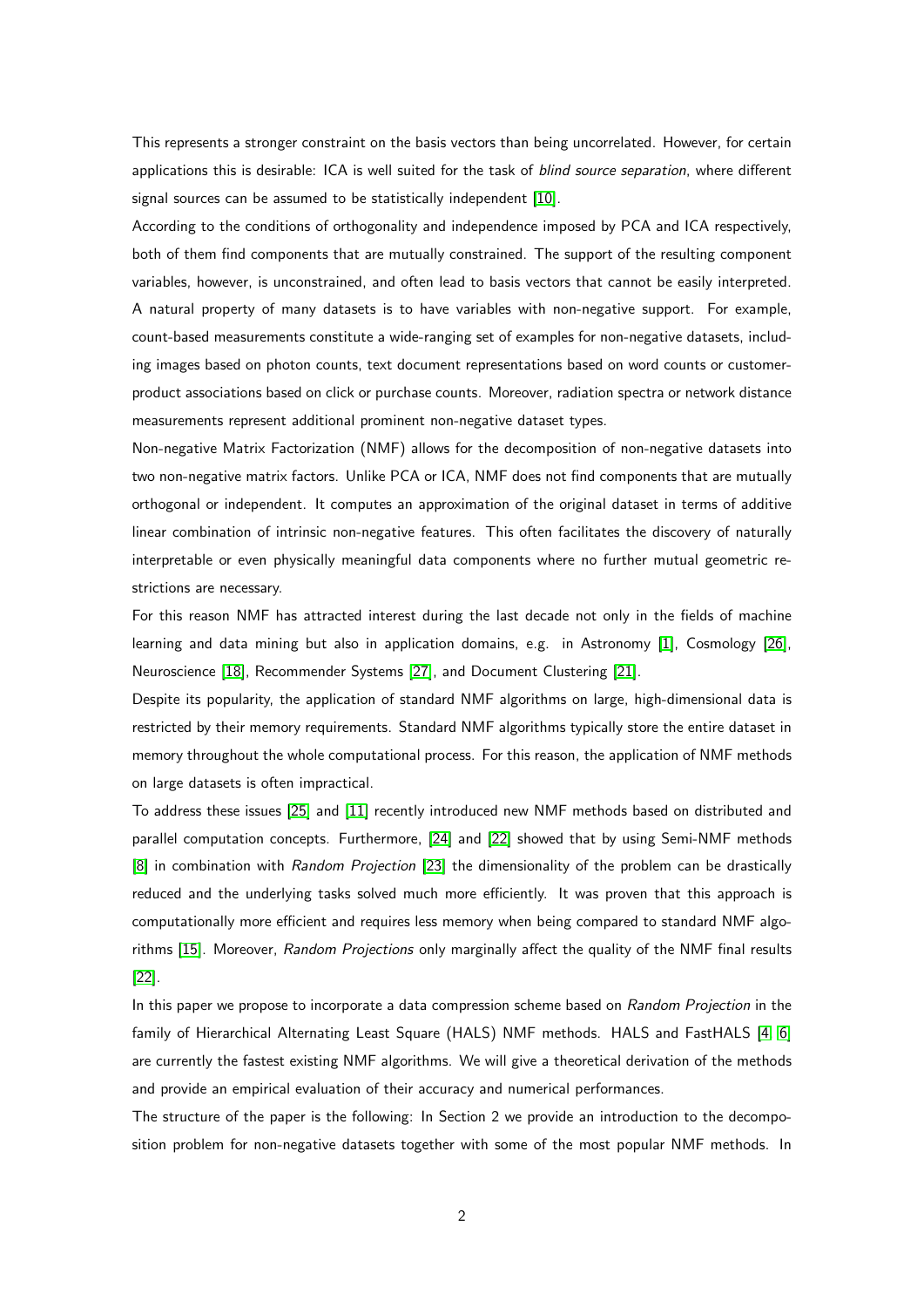Section 3 we introduce the Random Projection technique as a data compression method. The detailed derivation of our algorithm is provided in Section 4. In Section 5 we present a set of experimental results obtained by means of the new NMF method and Section 6 is devoted to our final discussions and considerations about the provided results.

## 2 Model and Problem Statements

For a given non-negative matrix  $\mathbf{X}\in\mathbb{R}_+^{d\times n}$  composed of  $d$  datapoints of dimensionality  $n$ , NMF seeks to identify the two non-negative factors  $\mathbf{A}\in\mathbb{R}_+^{d\times k}$  and  $\mathbf{B}\in\mathbb{R}_+^{n\times k}$ , that provide a low-rank approximation of the form:

$$
\mathbf{X} \sim \mathbf{A} \mathbf{B}^T \tag{1}
$$

where  $k \ll min(d, n)$  represents the desired number of components. We introduce the cost function  $J(\mathbf{A}, \mathbf{B}|\mathbf{X})$  as the squared Euclidean distance (*Frobenius norm*) between the data X and the computed approximation  $\mathbf{A}\mathbf{B}^T$ . Starting from  $J(\mathbf{A},\mathbf{B}|\mathbf{X})$ , the global optimization problem of finding  $\mathbf{A}$  and  $\mathbf{B}$ given  $X$  can be expressed as:

<span id="page-2-0"></span>
$$
\underset{\mathbf{A}, \mathbf{A} \geq 0; \mathbf{B}, \mathbf{B} \geq 0}{\text{argmin}} J(\mathbf{A}, \mathbf{B} \mid \mathbf{X}) = \frac{1}{2} \|\mathbf{X} - \mathbf{A} \mathbf{B}^T\|_F^2.
$$
 (2)

Considering both A and B as variables of equation [\(2\)](#page-2-0), it has been proven that  $J(A, B|X)$  is a non-convex function [\[16\]](#page-18-7). However, we can find two convex sub-problems if we consider  $A$  and  $B$ individually. Accordingly, a *block-coordinate descent* approach  $[16]$  allows to compute values for  $A$  and **B** that correspond to a *local* minimum of  $J(\mathbf{A}, \mathbf{B} | \mathbf{X})$ .

#### <span id="page-2-1"></span>2.1 Block Coordinate Descent Methods

Generally, the iterative scheme adopted by block-coordinate descent algorithms is to cyclically update blocks of variables only, while keeping the remaining variables fixed. Assuming that the global constraints of the optimization problem can be decomposed into the Cartesian product of the constraint sets of each block of variables, the resulting sequence of block-coordinate updates is guaranteed to converge to a stationary point [\[2\]](#page-17-6).

In the case of NMF, the overall non-negativity constraints are in fact the Cartesian product of the non-negativity constraints on the individual variables. Hence, the NMF optimization problem can be tackled in a block-coordinate descent approach. The most elemental block coordinate descent approach to NMF uses  $A$  and  $B$  as coordinate block. The resulting optimization technique is sketched in Algorithm 1.

NMF methods which adopt this optimization technique are, e.g., the Multiplicative Updates rule [\[15\]](#page-18-6), the Active-Set-Like method [\[12\]](#page-18-8) or Projected Gradient Descent NMF [\[17\]](#page-18-9). However, these meth-ods are computationally expensive and associated to a slow convergence rate [\[13\]](#page-18-10). In fact, they are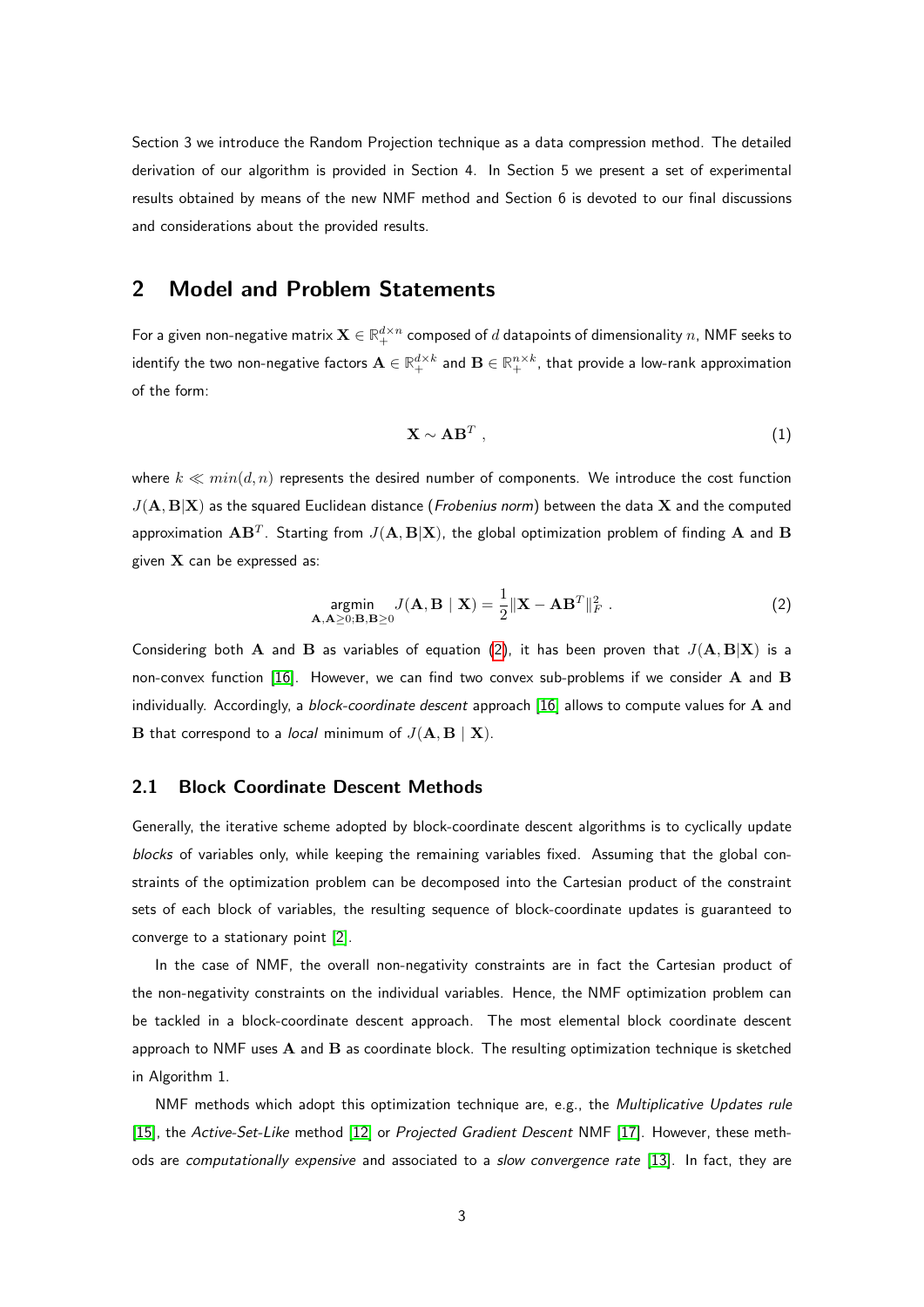Algorithm 1 NMF block-coordinate descent approach.

|            | 1: for iterations $(i)$ do                                                                                                                                                                          |                                 |  |
|------------|-----------------------------------------------------------------------------------------------------------------------------------------------------------------------------------------------------|---------------------------------|--|
|            | 2: $\mathbf{A}^{(i+1)} \leftarrow \text{argmin} \ J(\mathbf{A}^{(i)}, \mathbf{B}^{(i)} \mid \mathbf{X}) = \frac{1}{2} \ \mathbf{X} - \mathbf{A}^{(i)}\mathbf{B}^{(i)T}\ _F^2$                       | $\triangleright$ <b>B</b> fixed |  |
| 3:         | A.A > 0<br>$\mathbf{B}^{(i+i)} \leftarrow \text{argmin} \ J(\mathbf{A}^{(i+1)}, \mathbf{B}^{(i)} \mid \mathbf{X}) = \frac{1}{2} \ \mathbf{X} - \mathbf{A}^{(i+1)} \mathbf{B}^{(i)T}\ _F^2$<br>B.B>0 | $\triangleright$ A fixed        |  |
| 4:         | if convergence criterion is reached then Stop iterations end if                                                                                                                                     |                                 |  |
| 5: end for |                                                                                                                                                                                                     |                                 |  |

characterized by large memory needs that scale with  $O(dn + dk + nk)$  and involve a large number of Floating Point Operations (FLOPS) per iterative update ( $\sim \mathcal{O}(2dnk)$ ).

#### 2.2 Hierarchical Optimization Methods

The Hierarchical Alternating Least Squares (HALS) method for NMF was originally proposed by [\[6,](#page-17-5) [4\]](#page-17-4) as an improvement of the Alternating Least Squares (ALS) method [\[5\]](#page-17-7). It consists of a block-coordinate descent method with single component vectors as coordinate blocks. In this context, the cost function from equation [\(2\)](#page-2-0) can be modified to define a set of cost functions:

<span id="page-3-0"></span>
$$
J(\mathbf{a}_j, \mathbf{b}_j \mid \mathbf{X}_j) = \|\mathbf{X}_j - \mathbf{a}_j \mathbf{b}_j^T\|_F^2 \qquad \forall j \in [1, \cdots, k] ,
$$
 (3)

one for each component vector  $a_j$  and  $b_j$  such that  $A = [a_1, a_2, \cdots, a_k]$  and  $B = [b_1, b_2, \cdots, b_k]$ and where  $X_i$  is:

$$
\mathbf{X}_{j} = \mathbf{X} - \mathbf{A}\mathbf{B}^{T} + \mathbf{a}_{j}\mathbf{b}_{j}^{T} \qquad \forall j \in [1, \cdots, k] ,
$$
 (4)

where the computed expectation of  $\mathbf X$ , provided by the  $j^{th}$  components of  $\mathbf A$  and  $\mathbf B$  is added to the residual matrix. The global optimization problem based on equation [\(3\)](#page-3-0) can be addressed by the set of iterative updates presented in Algorithm 2.

<span id="page-3-1"></span>

| <b>Algorithm 2</b> NMF Hierarchical Alternating Least Squares approach.                                                                                                                                                                               |                                              |  |  |
|-------------------------------------------------------------------------------------------------------------------------------------------------------------------------------------------------------------------------------------------------------|----------------------------------------------|--|--|
| 1: for iterations $(i)$ do                                                                                                                                                                                                                            |                                              |  |  |
| for components $(j)$ do<br>2:                                                                                                                                                                                                                         |                                              |  |  |
| $\mathbf{a}_{j}^{(i+1)} \leftarrow \text{argmin} \ J(\mathbf{a}_{j}^{(i)}, \mathbf{b}_{j}^{(i)} \mid \mathbf{X}_{j}) = \frac{1}{2} \ \mathbf{X}_{j} - \mathbf{a}_{j}^{(i)} \mathbf{b}_{j}^{(i)T}\ _{F}^{2}$<br>3:<br>$\mathbf{a}_i, \mathbf{a}_i > 0$ | $\triangleright$ <b>b</b> <sub>i</sub> fixed |  |  |
| $\mathbf{b}_i^{(i+1)} \leftarrow \text{argmin} \ J(\mathbf{a}_i^{(i+1)}, \mathbf{b}_i^{(i)} \mid \mathbf{X}_j) = \frac{1}{2} \ \mathbf{X}_j - \mathbf{a}_i^{(i+1)} \mathbf{b}_i^{(i)T}\ _F^2$<br>4:<br>$\mathbf{b}_i, \mathbf{b}_i \geq 0$            | $\triangleright$ $a_j$ fixed                 |  |  |
| end for<br>5:                                                                                                                                                                                                                                         |                                              |  |  |
| <b>if</b> convergence criterion is reached then Stop iterations end if<br>6:                                                                                                                                                                          |                                              |  |  |
| $7:$ end for                                                                                                                                                                                                                                          |                                              |  |  |

The HALS method provides alternating updates on a single component level which typically result in higher convergence rate and better data approximation compared to the methods introduced on Section [2.1](#page-2-1) [\[13\]](#page-18-10). On the other hand, the iterative update rules of HALS are computationally more expensive if compared to the block coordinate descent based method, with a number of FLOPS per iteration  $~\sim \mathcal{O}(8dnk)$ . This computational limit was partially overcome by the introduction of FastHALS [\[5\]](#page-17-7), a more efficient update rule for HALS which scales as  $O(4dnk)$ . However, a critical issue remains: For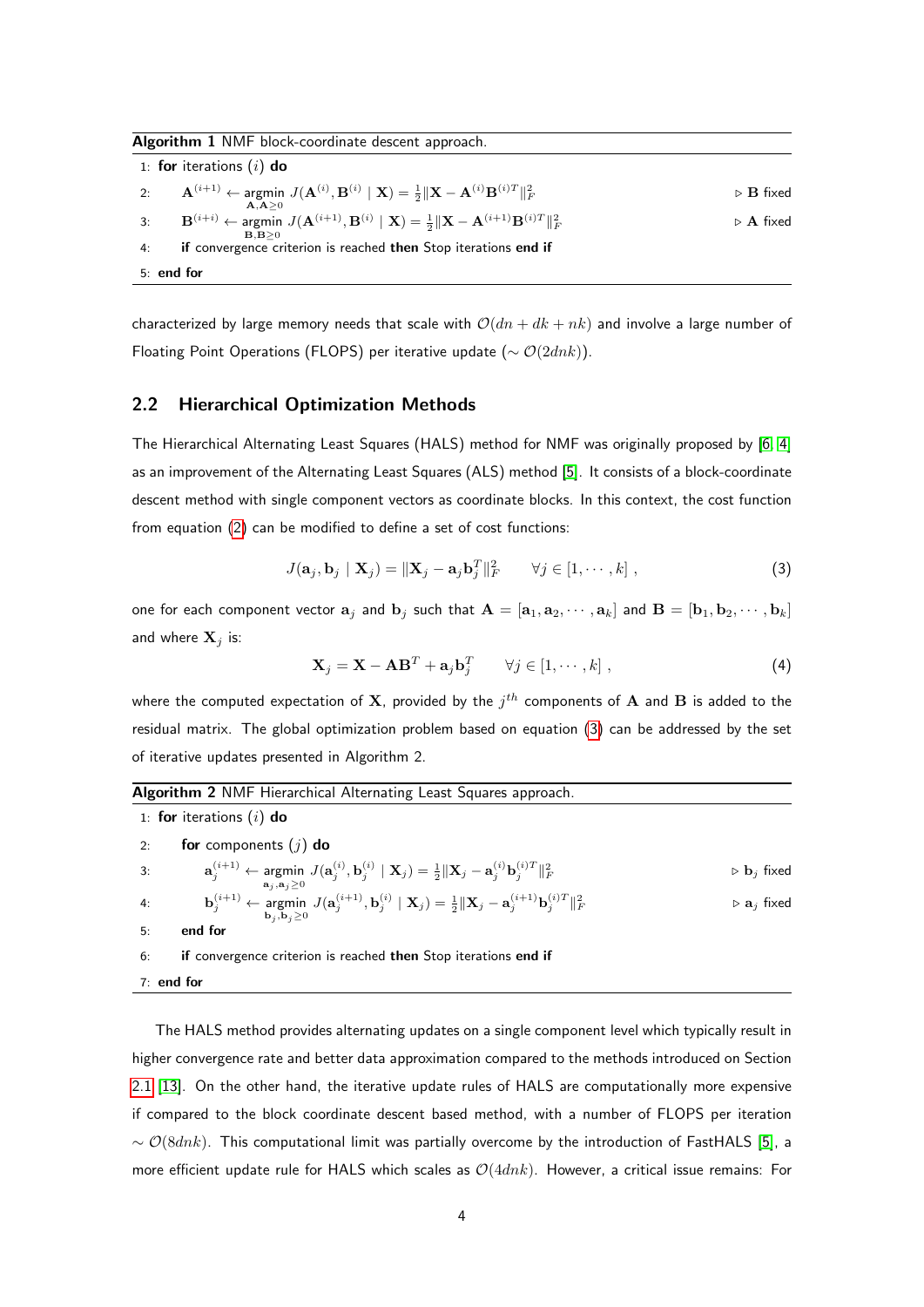large datasets the HALS algorithm still requires the entire data matrix  $X$  to be held in memory in order to be fast. Hence the memory consumption still scales with  $O(dn + dk + nk)$ .

# 3 Random Projection

Random projection is a dimensionality reduction technique for datapoints lying in a Euclidean space. It is commonly adopted to reduce the problem of managing and manipulating large datasets for techniques such as PCA, Singular Value Decomposition, Manifold Learning [\[24\]](#page-18-3) and NMF [\[22,](#page-18-4) [3\]](#page-17-8). Its significance is mostly due to the Johnson-Lindenstrauss lemma which proves that random projections well preserve the pairwise Euclidean distances between datapoints [\[7\]](#page-17-9). For this exact same reason, NMF methods with random projection provide data approximation results almost as accurate as their standard uncompressed counterparts [\[22\]](#page-18-4). In this section we provide a general introduction to the random projections technique while the application of this method to the context of NMF will be discussed in section [3.1.](#page-4-0)

The random projections are characterized by a simple computational scheme. Let us define  $r \in \mathbb{N}$ as the rank of the given data matrix  $\mathbf{X}\in\mathbb{R}^{d\times n}$ , with  $r_{ov}\in\mathbb{N}$  as an oversampling parameter and  $\bm{\Omega}\in\mathcal{N}(0,1)^{n\times (r+r_{ov})}$  as a Gaussian random matrix whose entries are standard normal random variables. The structured random projection operation [\[22\]](#page-18-4) can be defined as:

<span id="page-4-1"></span>
$$
\hat{\mathbf{X}} = \mathbf{Q}^T \mathbf{X} \tag{5}
$$

where  $\mathbf{Q}:=\mathbb{R}^{d\times n}\to\mathbb{R}^{(r+r_{ov})\times n}$  is the random projection operator that maps the datapoints from the original dataspace onto the randomly selected subspace. The orthogonal matrix  $Q$  is defined by the QR decomposition of the data transformation  $P(X)$ :

$$
P(\mathbf{X}) = (\mathbf{X}\mathbf{X}^T)^w \mathbf{X} \mathbf{\Omega},\tag{6}
$$

where  $w \in \mathbb{N}$  is the power iterations parameter [\[9\]](#page-17-10). For large input matrices **X**, the singular vectors associated with small singular values will interfere with the calculation of the random projection matrix. Thanks to the factor  $(\mathbf{X}\mathbf{X}^T)^w$  the decay rate of the singular power spectrum  $\sigma_j(\mathbf{X})$  will be increased to:

$$
\sigma_j\left((\mathbf{X}\mathbf{X}^T)^w\mathbf{X}\right) = \sigma_j\left(\mathbf{X}\right)^{2w+1} \text{ with } j = 1, 2, 3, \dots \tag{7}
$$

This preserves the singular vectors of  $X$  while rendering the larger singular values more dominant for the definition of Q. In the following section we will introduce the state of the art techniques which incorporate random projections into the block coordinate descent approach for NMF.

#### <span id="page-4-0"></span>3.1 Random Projection and Semi-NMF

According to the definition of the operator  $Q$  given in equation  $(5)$ , random projection operators do not preserve the property of non-negativity of a non-negative dataset  $X$ . For this reason, NMF techniques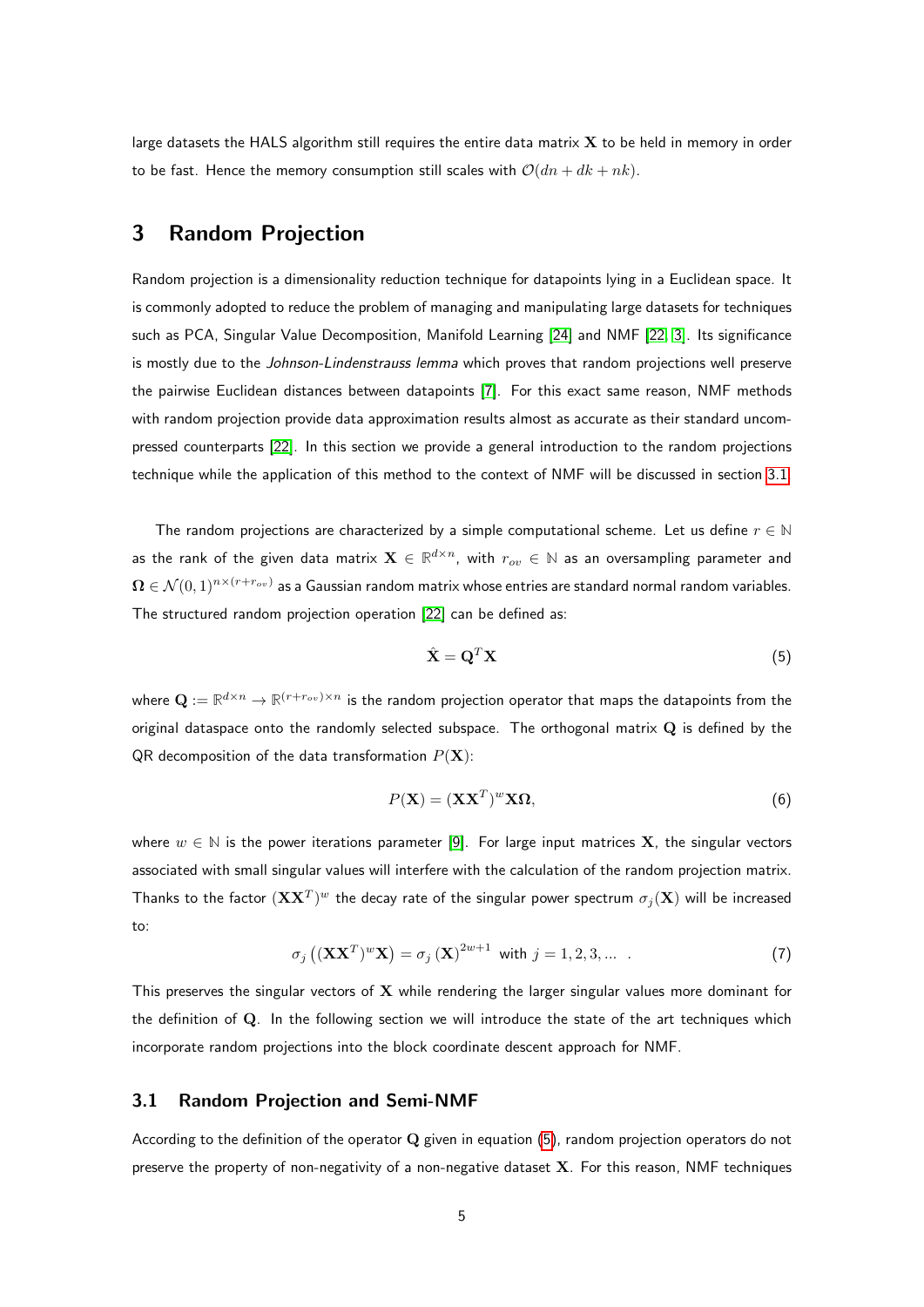with random projection are addressed in terms of two different objective functions which are defined in terms of the two non negative factor matrices A and B.

Let us define the two random projection matrices  $\mathbf{L}\in\mathbb{R}^{d\times(r+r_{ov})}$  and  $\mathbf{R}\in\mathbb{R}^{(r+r_{ov})\times n}$  respectively from  $P({\bf X})$  and  $P({\bf X}^T)$  and assuming that  $min(d,n) \, \gg \, (r + r_{ov}) \, > \, k.$  The NMF problem with random projection can be defined as the alternating optimization problem, as shown in Algorithm 3, where the optimization problems of line 2 and 3 are addressed in terms of the Semi-NMF method [\[8\]](#page-17-3).

<span id="page-5-0"></span>

| Algorithm 3 semi-NMF with random projection                                                                                                                                                                                                      |                                 |  |  |
|--------------------------------------------------------------------------------------------------------------------------------------------------------------------------------------------------------------------------------------------------|---------------------------------|--|--|
| 1: for iterations $(i)$ do                                                                                                                                                                                                                       |                                 |  |  |
| $\mathbf{A}^{(i+1)} \leftarrow \text{argmin} \ J(\mathbf{A}^{(i)}, \mathbf{B}^{(i)} \mathbf{R}^T   \mathbf{X} \mathbf{R}^T) = \frac{1}{2} \ \mathbf{X} \mathbf{R}^T - \mathbf{A}^{(i)} \mathbf{B}^{(i)T} \mathbf{R}^T \ _F^2$<br>2:<br>A.A>0     | $\triangleright$ <b>B</b> fixed |  |  |
| $\mathbf{B}^{(i+1)} \leftarrow \text{argmin} \ J(\mathbf{L}^T \mathbf{A}^{(i+1)}, \mathbf{B}^{(i)}   \mathbf{L}^T \mathbf{X}) = \frac{1}{2}   \mathbf{L}^T \mathbf{X} - \mathbf{L}^T \mathbf{A}^{(i+1)} \mathbf{B}^{(i)T}   _F^2$<br>3:<br>B.B>0 | $\triangleright$ A fixed        |  |  |
| if convergence criterion is reached then Stop iterations end if<br>4:                                                                                                                                                                            |                                 |  |  |
| $5:$ end for                                                                                                                                                                                                                                     |                                 |  |  |

According to Algorithm [3,](#page-5-0) only the currently updated and not projected factor matrix is assumed to be non-negative.

# <span id="page-5-3"></span>4 HALS with Random Projection

In this section we formally introduce two new NMF block coordinate descent approaches incorporating random projections, based on the HALS and FastHALS methods. According to the definition of L and **, given in section [3.1,](#page-4-0) Algorithm [4](#page-5-1) shows how random projections can be included in the computational** scheme described by Algorithm [2,](#page-3-1) where  $\hat{\mathbf{X}} = \mathbf{L}^T\mathbf{X}$  and  $\check{\mathbf{X}} = \mathbf{X}\mathbf{R}^T$  are the *left-* and *right-projected* datasets respectively,  $\hat{\bf A} = {\bf L}^T {\bf A}$  and  $\check{\bf B} = {\bf R} {\bf B}$  are the compressed factors with components  $\hat{\bf a}_j = {\bf L}^T {\bf a}_j$ and  $\check{\mathbf{b}}_j = \mathbf{R} \mathbf{b}_j$  and  $\hat{\mathbf{X}}_j$  are defined as:

$$
\hat{\mathbf{X}}_{j} = \hat{\mathbf{X}} - \hat{\mathbf{A}} \mathbf{B}^{T} + \hat{\mathbf{a}}_{j} \mathbf{b}_{j}^{T}
$$
\n
$$
\check{\mathbf{X}}_{j} = \check{\mathbf{X}} - \mathbf{A} \check{\mathbf{B}}^{T} + \mathbf{a}_{j} \check{\mathbf{b}}_{j}^{T}.
$$
\n(8)

#### <span id="page-5-2"></span><span id="page-5-1"></span>Algorithm 4 Hierarchical Alternating Least Squares with Random Projection

1: for iteration  $(i)$  do 2: for components  $(j)$  do 3:  $\mathbf{a}_j^{(i+1)} \leftarrow \operatorname*{argmin}_{\mathbf{a}_j, \mathbf{a}_j \geq 0} J(\mathbf{a}_j^{(i)}, \mathbf{\check{b}}_j^{(i)} \mid \mathbf{\check{X}}_j) = \frac{1}{2} \|\mathbf{\check{X}}_j - \mathbf{a}_j^{(i)}\mathbf{\check{b}}_j^{(i)T}\|_F^2$  $\triangleright$  **B** fixed  $\mathbf{b}_j^{(i+1)} \leftarrow \operatornamewithlimits{argmin}_{\mathbf{b}_j, \mathbf{b}_j \geq 0} J(\hat{\mathbf{a}}_j^{(i+1)} \mathbf{b}_j^{(i)} \mid \hat{\mathbf{X}}_j) = \frac{1}{2} \|\hat{\mathbf{X}}_j - \hat{\mathbf{a}}_j^{(i+1)} \mathbf{b}_j^{(i)T}\|_F^2$  $\triangleright$  **A** fixed 5: end for 6: if convergence criterion is reached then Stop iterations end if 7: end for

The explicit form of the iterative update rules in line 3 and 4 of Algorithm [4](#page-5-1) can be found by computing the local gradient of the two cost functions  $J(\mathbf{a}_j,\check{\mathbf{b}}_j\mid\check{\mathbf{X}}_j)$  and  $J(\hat{\mathbf{a}}_j,\mathbf{b}_j\mid\hat{\mathbf{X}}_j)$  with respect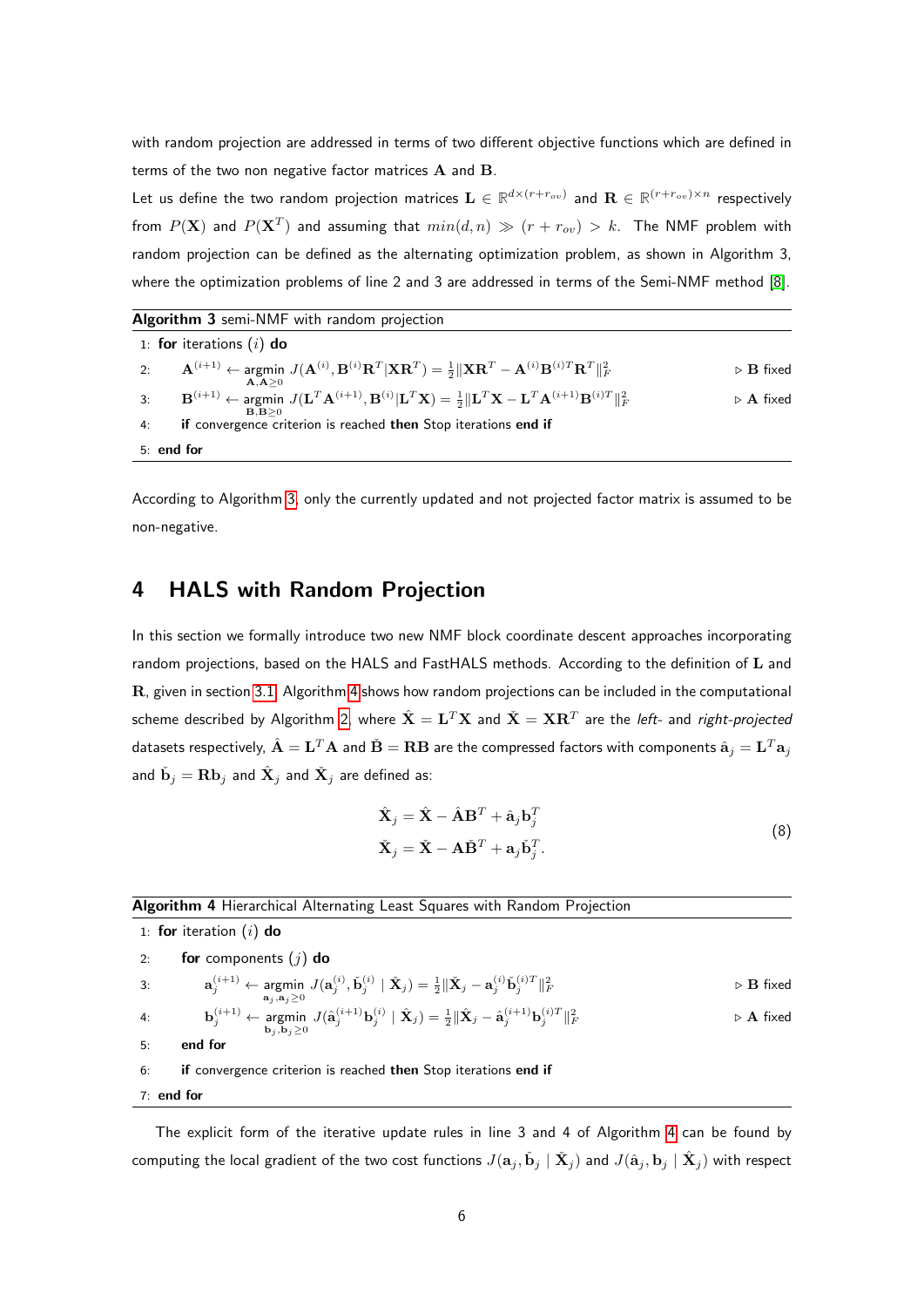to the unknown factor vectors  $\mathbf{a}_j$  and  $\mathbf{b}_j$  as:

<span id="page-6-0"></span>
$$
\frac{\partial J(\mathbf{a}_j, \check{\mathbf{b}}_j \mid \check{\mathbf{X}}_j)}{\partial \mathbf{a}_j} = (\mathbf{a}_j \check{\mathbf{b}}_j^T \check{\mathbf{b}}_j - \check{\mathbf{X}}_j \check{\mathbf{b}}_j),\tag{9}
$$

<span id="page-6-1"></span>
$$
\frac{\partial J(\hat{\mathbf{a}}_j, \mathbf{b}_j \mid \hat{\mathbf{X}}_j)}{\partial \mathbf{b}_j} = (\mathbf{b}_j \hat{\mathbf{a}}_j^T \hat{\mathbf{a}}_j - \hat{\mathbf{X}}_j^T \hat{\mathbf{a}}_j). \tag{10}
$$

By equating the gradient components to zero, the iterative update scheme for the HALS-RP method follows directly from equation [\(9\)](#page-6-0) and [\(10\)](#page-6-1) as:

<span id="page-6-2"></span>
$$
\mathbf{a}_{j} \leftarrow \begin{bmatrix} \check{\mathbf{X}}_{j} \check{\mathbf{b}}_{j} \\ \check{\mathbf{b}}_{j}^{T} \check{\mathbf{b}}_{j} \end{bmatrix}_{+}, \ \mathbf{b}_{j} \leftarrow \begin{bmatrix} \hat{\mathbf{X}}_{j}^{T} \hat{\mathbf{a}}_{j} \\ \hat{\mathbf{a}}_{j}^{T} \hat{\mathbf{a}}_{j} \end{bmatrix}_{+} ; \tag{11}
$$

where the non-negativity of  $a_i$  and  $b_j$  is imposed after each iterative update by setting the negative values of the solution to zero.

According to the derivation of the FastHALS method presented in [\[6\]](#page-17-5), we introduce an alternative and computationally more efficient update rule for the HALS-RP algorithm, named FastHALS-RP. This new method is defined by including the explicit expressions for  $\hat{\mathbf{X}}$  and  $\check{\mathbf{X}}$  from equation [\(8\)](#page-5-2) in equations [\(11\)](#page-6-2) as:

$$
\mathbf{a}_{j} \leftarrow \left[\mathbf{a}_{j} + \frac{\check{\mathbf{X}}\check{\mathbf{b}}_{j} - \mathbf{A}\check{\mathbf{B}}^{T}\check{\mathbf{b}}_{j}}{\check{\mathbf{b}}_{j}^{T}\check{\mathbf{b}}_{j}}\right]_{+} = \left[\mathbf{a}_{j} + \frac{(\check{\mathbf{X}}\check{\mathbf{B}})_{j} - \mathbf{A}(\check{\mathbf{B}}^{T}\check{\mathbf{B}})_{j}}{(\check{\mathbf{B}}^{T}\check{\mathbf{B}})_{jj}}\right]_{+},
$$
\n
$$
\mathbf{b}_{j} \leftarrow \left[\mathbf{b}_{j} + \frac{\hat{\mathbf{X}}^{T}\hat{\mathbf{a}}_{j} - \mathbf{B}\hat{\mathbf{A}}^{T}\hat{\mathbf{a}}_{j}}{\hat{\mathbf{a}}_{j}^{T}\hat{\mathbf{a}}_{j}}\right]_{+} = \left[\mathbf{b}_{j} + \frac{(\hat{\mathbf{X}}^{T}\hat{\mathbf{A}})_{j} - \mathbf{B}(\hat{\mathbf{A}}^{T}\hat{\mathbf{A}})_{j}}{(\hat{\mathbf{A}}^{T}\hat{\mathbf{A}})_{jj}}\right]_{+};
$$
\n(12)

where the normalization of the factor vectors is iteratively imposed with  $\mathbf{a}_i = \mathbf{a}_i / \|\mathbf{a}_i\|_2$ .

## 4.1 Sparsity and Smoothness constraints

In order to enforce the properties of smoothness and sparsity of the factor matrix B, we introduce two additional penalty terms to the likelihood function presented in line 4 of Algorithm [4](#page-5-1) as:

$$
J(\hat{\mathbf{a}}_j, \mathbf{b}_j \mid \hat{\mathbf{X}}_j) = \frac{1}{2} ||\hat{\mathbf{X}}_j - \hat{\mathbf{a}}_j \mathbf{b}_j^T||_F^2 + \alpha ||\mathbf{b}_j||_1 + \frac{\beta}{2} ||\mathbf{b}_j||_2^2,
$$
\n(13)

where  $\alpha \in \mathbb{R}_+$  and  $\beta \in \mathbb{R}_+$  are the two parameters regulating the sparsity and smoothness levels of  $\mathbf{b}_j$ while  $\|\cdot\|_1$  is the  $L_1$  norm. Following the same derivation scheme presented in section [4,](#page-5-3) the HALS-RP update rules for  $a_j$  and  $b_j$  are:

$$
\mathbf{a}_{j} \leftarrow \left[ \frac{\check{\mathbf{X}}_{j} \check{\mathbf{b}}_{j}}{\check{\mathbf{b}}_{j}^{T} \check{\mathbf{b}}_{j}} \right]_{+},
$$
\n
$$
\mathbf{b}_{j} \leftarrow \frac{\left[ \hat{\mathbf{X}}_{j}^{T} \hat{\mathbf{a}}_{j} - \alpha \mathbb{1}_{n} \right]_{+}}{\hat{\mathbf{a}}_{j}^{T} \hat{\mathbf{a}}_{j} + \beta},
$$
\n(14)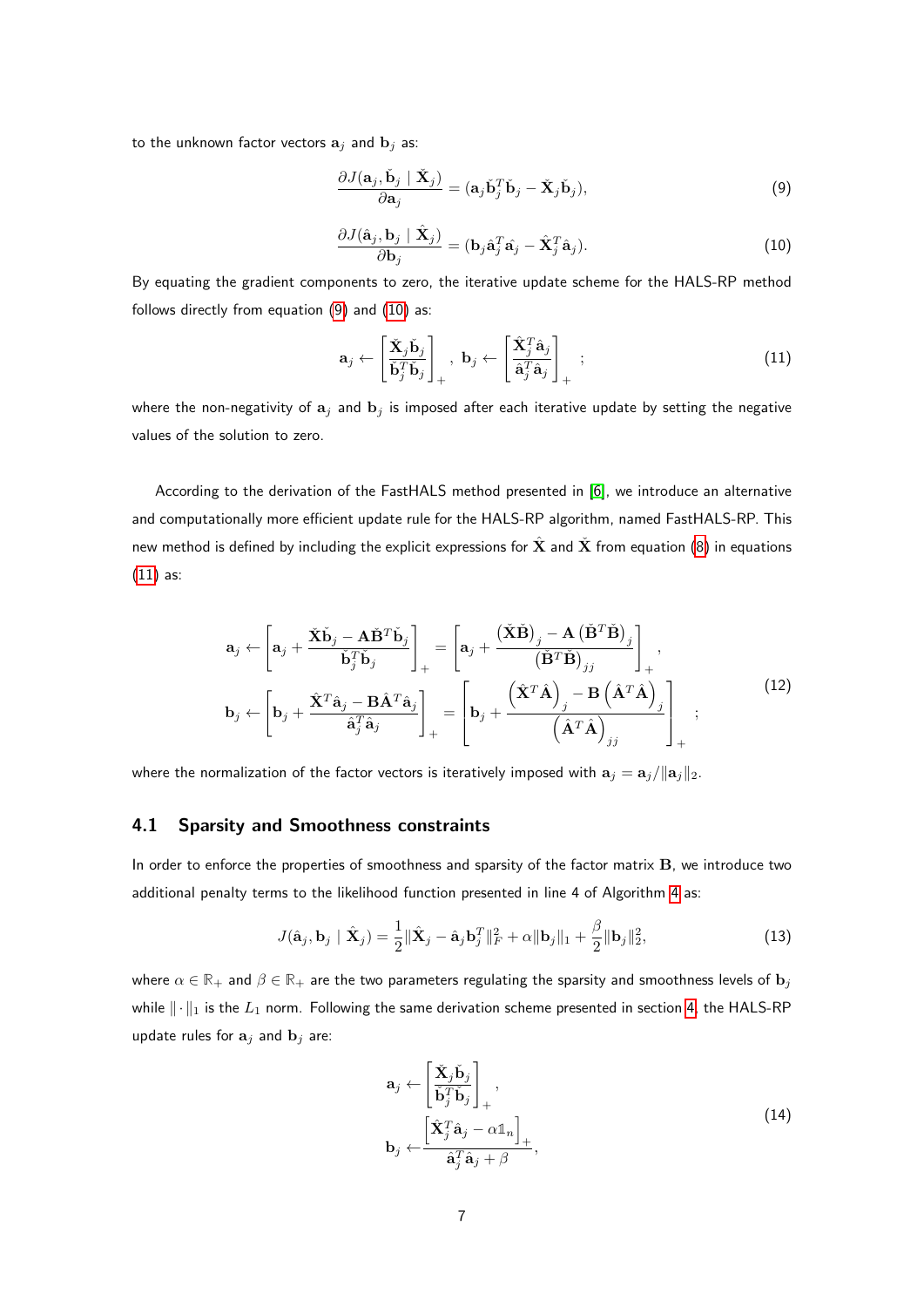where  $\mathbb{1}_n$  denotes the vector made of all unitary entries with length  $n$ . Analogously, imposing the same constraints for the vector  $\mathbf{b}_j$  computed by the FastHALS-RP method, we get the following update rules:

$$
\mathbf{a}_{j} \leftarrow \left[\mathbf{a}_{j} + \frac{\mathbf{H}_{j} - \mathbf{A}\mathbf{G}_{j}}{\mathbf{G}_{jj}}\right]_{+},
$$
\n
$$
\mathbf{b}_{j} \leftarrow \left[\frac{\mathbf{b}_{j}\hat{\mathbf{a}}_{j}^{T}\hat{\mathbf{a}}_{j} + \hat{\mathbf{X}}^{T}\hat{\mathbf{a}}_{j} - \mathbf{B}\hat{\mathbf{A}}^{T}\hat{\mathbf{a}}_{j}^{T} - \alpha\mathbb{1}_{N}}{\hat{\mathbf{a}}_{j}^{T}\hat{\mathbf{a}}_{j} + \beta}\right]_{+} =
$$
\n
$$
\left[\frac{\mathbf{b}_{j}\mathbf{W}_{jj} + \mathbf{P}_{j} - \mathbf{B}\mathbf{W}_{j} - \alpha\mathbb{1}_{N}}{\mathbf{W}_{jj} + \beta}\right]_{+},
$$
\n(15)

where  $\mathbf{H} = \check{\mathbf{X}} \check{\mathbf{B}}$ ,  $\mathbf{G} = \check{\mathbf{B}}^T \check{\mathbf{B}}$ ,  $\mathbf{W} = \hat{\mathbf{A}}^T \hat{\mathbf{A}}$  and  $\mathbf{P} = \hat{\mathbf{X}}^T \hat{\mathbf{A}}$ .

### <span id="page-7-1"></span>4.2 Numerical Complexity and Memory Consumption

This section is aimed at evaluating the theoretical performance expectations of the different NMF algorithms presented in the previous sections. In particular, we are interested in assessing the improvements provided by random projections in terms of numerical complexity and memory consumption. Table [1](#page-7-0) shows the performance comparison between the Multiplicative Update method (MU), the Hierarchical Least Squares method (HALS) and its more efficient implementation (FastHALS) with their variants using random projections i.e., MU-RP, HALS-RP and FastHALS-RP.

<span id="page-7-0"></span>

| Method         | Num. Complexity               | Memory Consumption                        |
|----------------|-------------------------------|-------------------------------------------|
| MU             | O(8dnk)                       | $\mathcal{O}(dn + dk + nk)$               |
| <b>HALS</b>    | O(8dnk)                       | $\mathcal{O}(dn + dk + nk)$               |
| FastHALS       | O(4dnk)                       | $\mathcal{O}(dn + dk + nk)$               |
| MU-RP          | $\mathcal{O}(4dk(r+r_{ov}))$  | $\mathcal{O}((2(r + r_{ov}) + k)(d + n))$ |
| <b>HALS-RP</b> | $\mathcal{O}(4dnk(r+r_{ov}))$ | $\mathcal{O}((2(r + r_{ov}) + k)(d + n))$ |
| FastHALS-RP    | $\mathcal{O}(2dk(r+r_{ov}))$  | $\mathcal{O}((2(r + r_{ov}) + k)(d + n))$ |

Table 1: Numerical complexity and memory requirements for MU, HALS, FastHALS, MU-RP, HALS-RP and FastHALS NMF. All those values are computed under the assumption  $d \gg (n, r, k)$ .

According to Table [1,](#page-7-0) random projections reduces the numerical complexity associated to MU and FastHALS by a factor  $2(r + r_{ov})/n$ , while it increases by a factor  $(r + r_{ov})/2$  for the HALS method. This discrepancy is a direct consequence of the methods' different computational arrangements. In particular, HALS-RP requires  $k$  different random projection steps within every iterative loop (one for each component  $a_i$  and  $b_i$ ), leading to a strong increment of the numerical complexity in its iterative update step. In conclusion, random projections provide a reduction of the memory consumptions from  $\mathcal{O}(dn + dk + nk)$  to  $\mathcal{O}((2(r + r_{ov}) + k)(d + n))$  for all the presented NMF methods.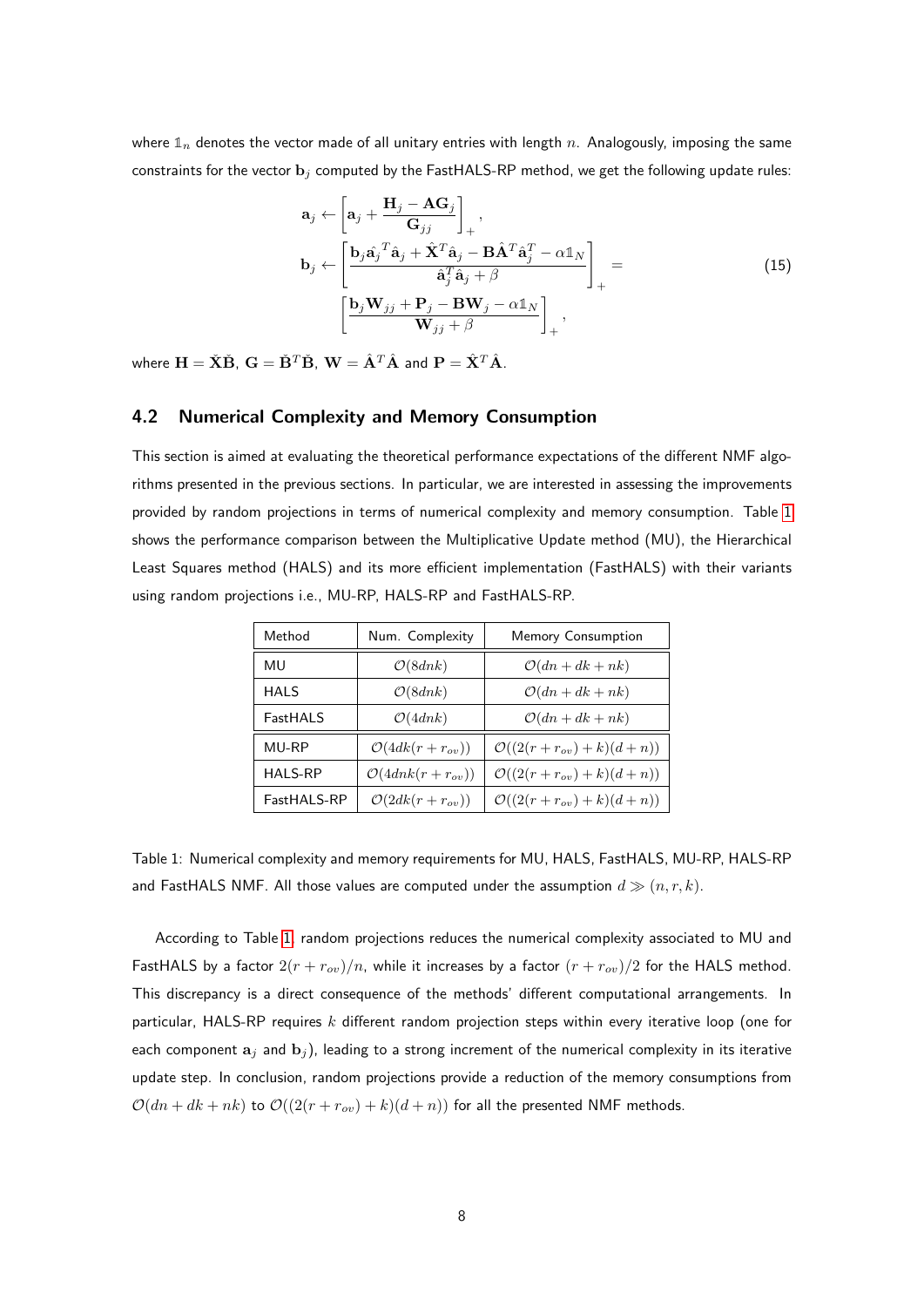## 5 Experiments

This section is aimed at providing an overview of the numerical and computational properties of the NMF methods based on two real-world applications: a factorization of the Olivetti faces dataset and the 20 Newsgroups dataset which represent dense and sparse data respectively. Our analysis is structured as follows: First, we investigate some of numerical and computational properties of the NMF methods, such as, convergence rate, reconstruction errors, numerical complexity and memory consumption. Second, we evaluate how the solutions computed by FastHALS and FastHALS-RP are influenced by different choices for the number of components k, the random projection parameter  $w$  and the sparsity and smoothness parameters, respectively  $\alpha$  and  $\beta$ . For the assessment of the performance in the second step, we discuss measurable quantities, e.g. the final data approximation error and the sparsity level of B. The measured quantities presented here were estimated as the median values over multiple independent runs of every algorithm to avoid biases in the results and to assess the stability of the methods against the initial random initialization of the factor matrices.

#### <span id="page-8-1"></span>5.1 Olivetti Faces dataset

The Olivetti faces dataset [\[19\]](#page-18-11) is composed of 400 images originally collected for the validation of face recognition algorithms [\[20\]](#page-18-12). Images,  $64 \times 64$  pixels, are quantized to 256 gray scale levels and show the faces of 40 different subjects under varying light conditions and with different facial expressions (Figure [1\)](#page-8-0).

<span id="page-8-0"></span>

Figure 1: Ten samples from the Olivetti faces dataset of images.

The first set of results presented in this section is based on runs over 500 iterations of the MU, MU-RP, HALS, HALS-RP, FastHALS and FastHALS-RP NMF algorithms applied to the Olivetti faces dataset. We choose the number of components  $k = 20$  for all the NMF methods while we keep  $r + r_{ov} = 25$  $r + r_{ov} = 25$  $r + r_{ov} = 25$  and  $w = 4$  fixed for the MU-RP, HALS-RP and FastHALS-RP algorithms. Figure 2 shows the iterative evolution of the NMF data approximation error computed as  $\frac{1}{2}\|\mathbf{X}-\mathbf{A}\mathbf{B}^T\|_F^2$ . In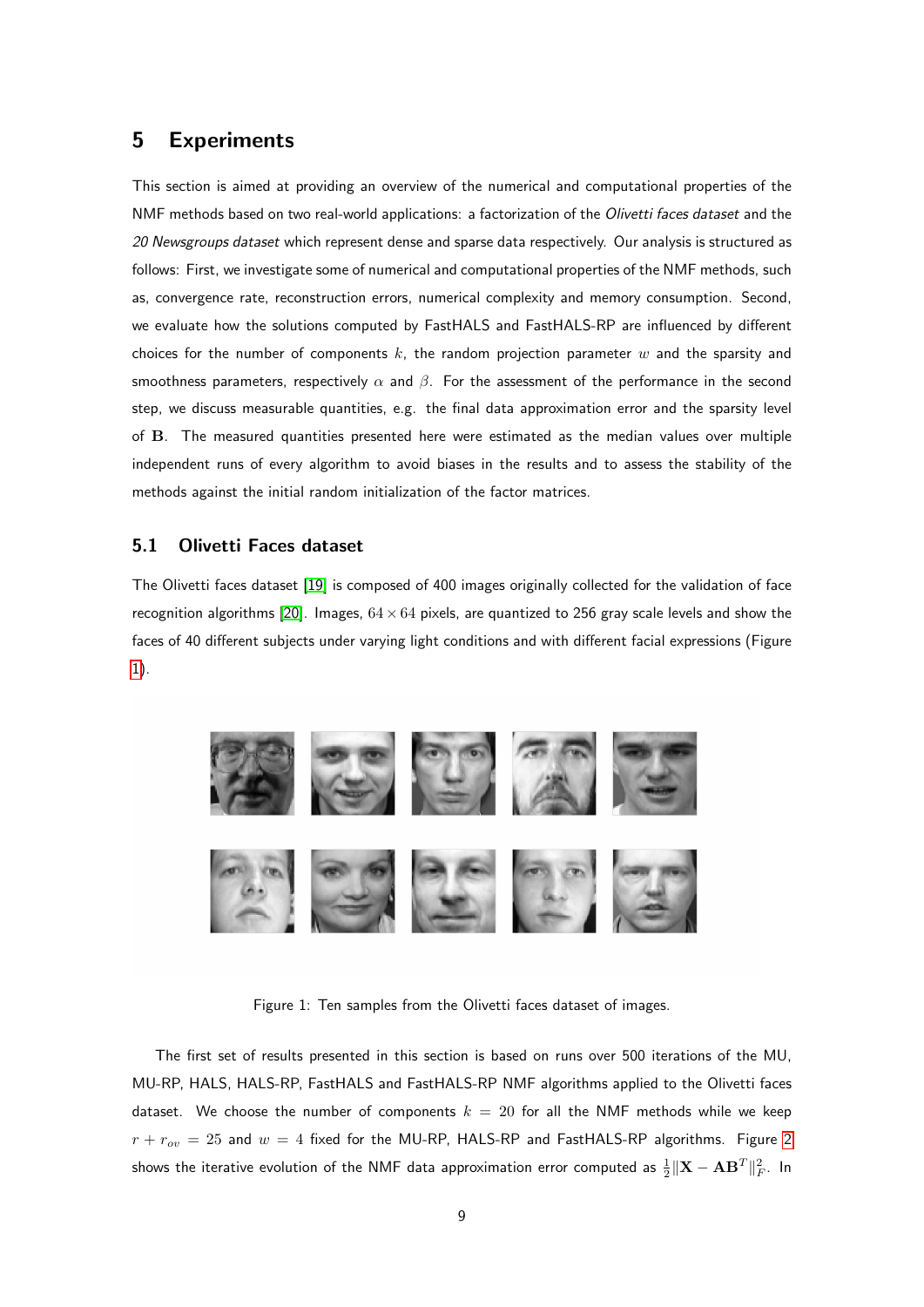comparison with the other NMF methods, MU and MU-RP performs with higher reconstruction errors and smaller iterative convergence rates which can be interpreted as a direct consequence of the different computational granularity between the MU and the HALS based algorithms. Moreover, by considering the plot in Figure [2,](#page-9-0) it is not clear if MU and MU-RP will asymptotically converge to the same data approximation precision level of the other NMF methods. In table [2](#page-10-0) we present the numerical complexity, memory consumption and average time per iteration values estimated for this application. According to these results, FastHALS-RP, together with MU-RP, outperform the other NMF methods in terms of average time per update. While FastHALS-RP has the lowest numerical complexity. In particular, FastHALS-RP allow for a numerical complexity level which is about the 40% lower with respect to the FastHALS method.

As already discussed in section [4.2,](#page-7-1) these results illustrate that in the HALS case, random projections come with additional computational cost. In fact, HALS-RP is computationally more expensive than HALS by more than one order of magnitude. Finally, the last column of table [2](#page-10-0) shows that random projections provide a reduction of the NMF algorithms memory consumption of about the 80%.

<span id="page-9-0"></span>

**Reconstruction Errors** 

Figure 2: Evolution of the reconstruction errors over iterations for the MU, MU-RP, HALS, HALS-RP, FastHALS, FastHALS-RP NMF methods when applied to the Olivetti faces dataset.

The second set of assessments included in this section is aimed at estimating how different choices for the parameters k, w,  $\alpha$  and  $\beta$  affect the approximation error of the FastHALS-RP method. Additionally, we investigate the effect on sparsity and smoothness properties of the computed factor B.

Figure [3](#page-10-1) compares the data reconstruction quality provided by FastHALS-RP and FastHALS which appear to be strongly dependent on the choice made for the parameters  $k$  and  $w$ . For the range of  $k$ values spanned by this analysis,  $w = 3$  provides the most accurate results in terms of data approximation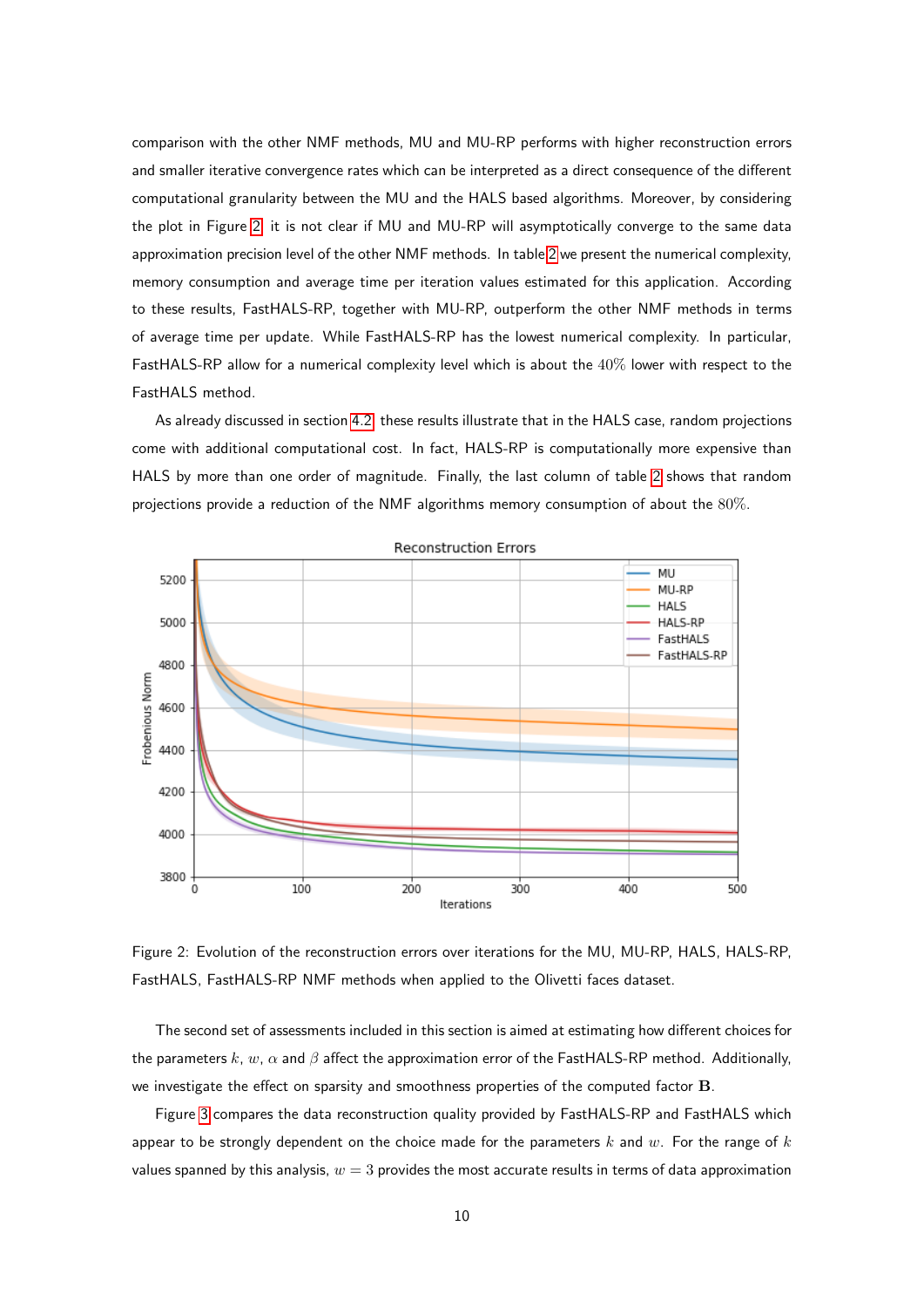<span id="page-10-0"></span>

| Method         | Complexity     | Time per update | Memory         |
|----------------|----------------|-----------------|----------------|
|                | $[10^6$ flops] | [seconds]       | $[104$ floats] |
| MU             | 270            | 0.031           | 170            |
| MU-RP          | 13             | 0.023           | 31             |
| <b>HALS</b>    | 260            | 0.332           | 170            |
| <b>HALS-RP</b> | 3200           | 0.575           | 31             |
| FastHALS       | 14             | 0.035           | 170            |
| FastHALS-RP    | 8.6            | 0.023           | 31             |

Table 2: NMF methods numerical complexity, memory consumption and time per update estimated for the Olivetti faces applications.

<span id="page-10-1"></span>

Figure 3: Comparison between the approximation errors provided by FastHALS and FastHALS-RP for  $k = [10, 20, 30, 40, 50]$  and  $w = [1, 2, 3, 4, 5]$ .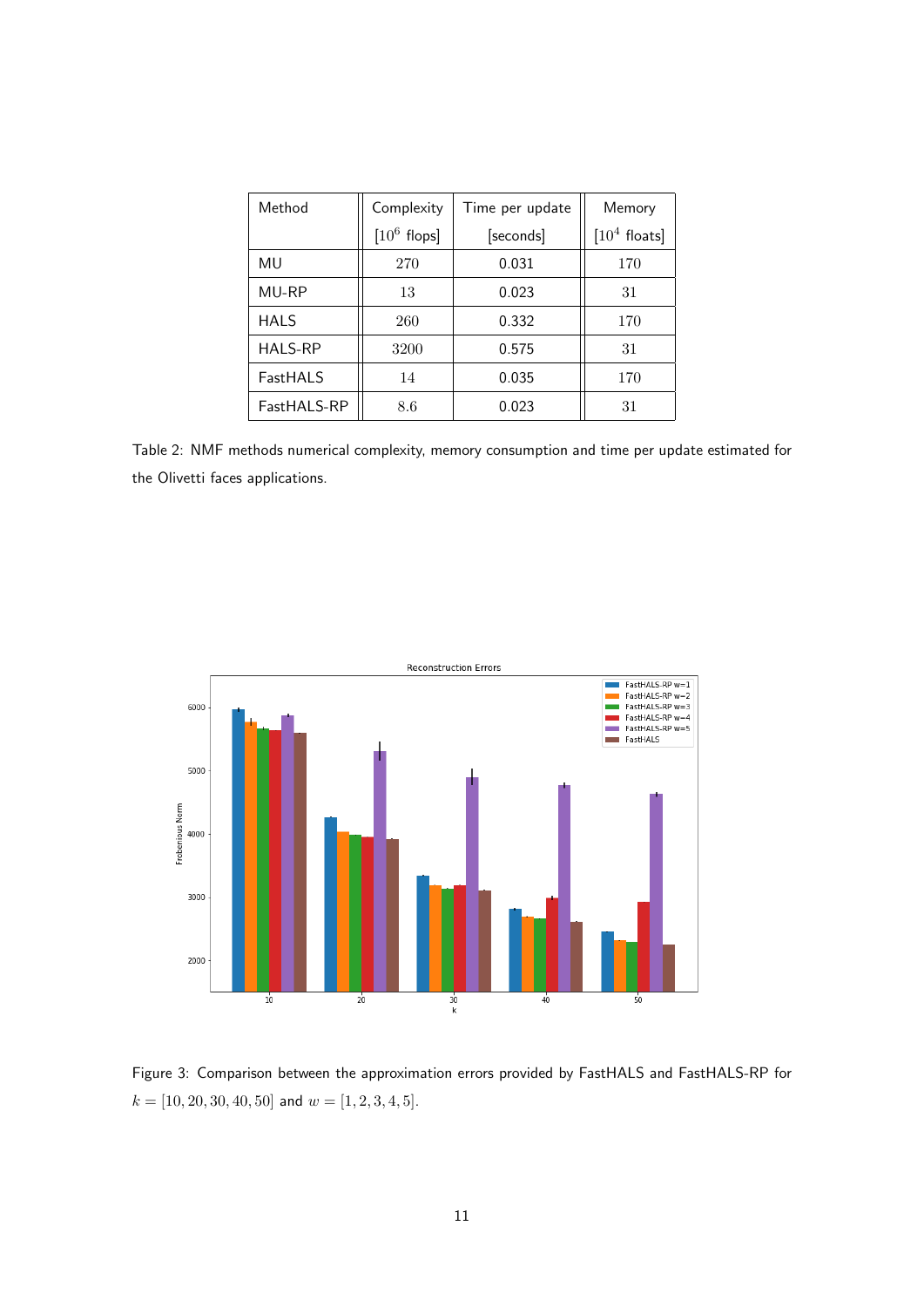<span id="page-11-0"></span>

Figure 4: Gini coefficients of the B matrix computed by FastHALS and FastHALS-RP with sparsity parameter  $\alpha = [0.001, 0.01, 0.1, 1, 10]$ , number of components  $k = 20$  and random projection parameter  $w = 3$ .

<span id="page-11-1"></span>

Figure 5: Gini coefficients of the B matrix computed by FastHALS and FastHALS-RP with smoothness parameter  $\beta = [0.001, 0.01, 0.1, 1, 10]$ , number of components  $k = 20$  and random projection parameter  $w = 3$ .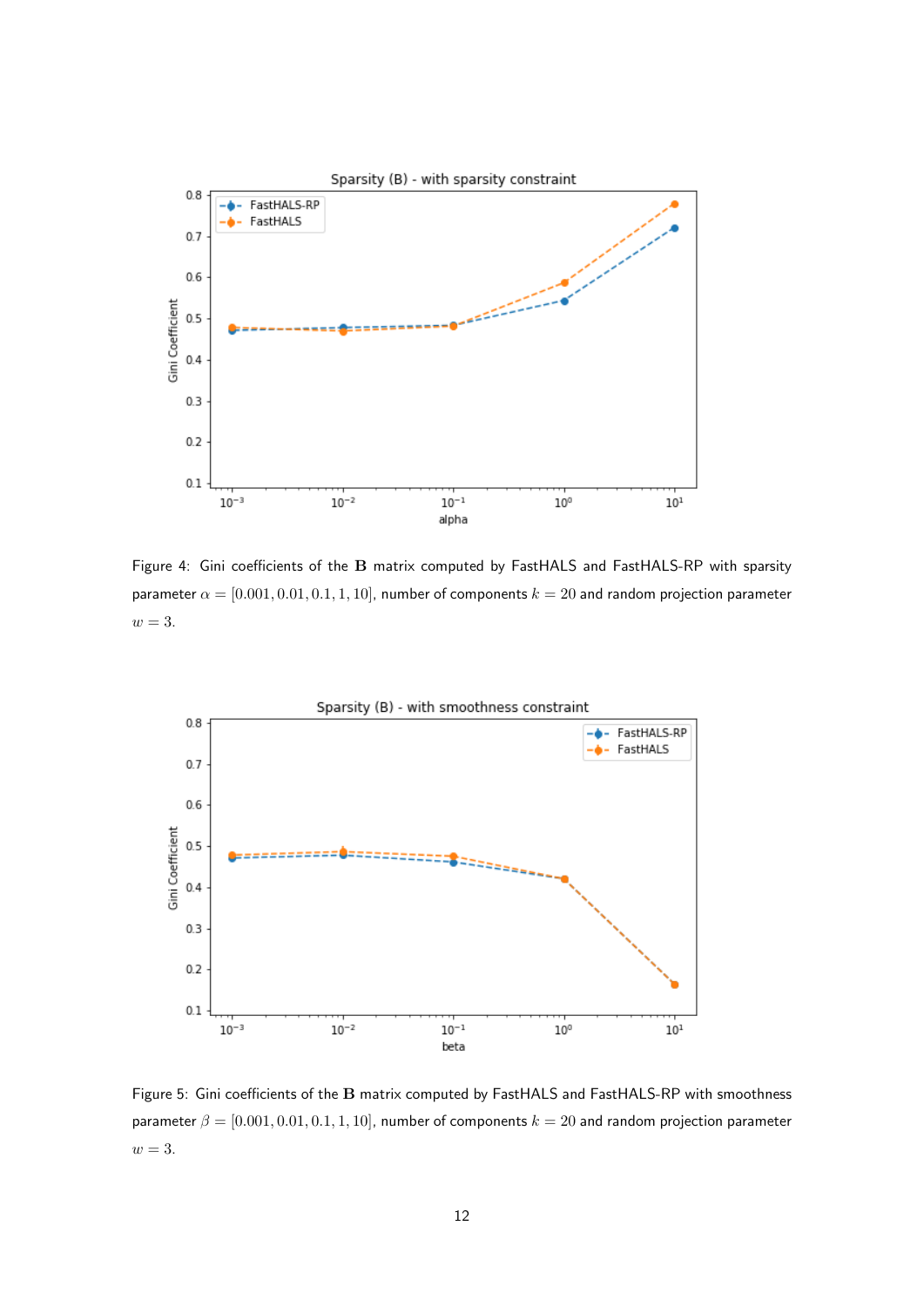precision.

Figures [4](#page-11-0) and [5](#page-11-1) show how the sparsity level of the factor matrix B computed by FastHALS-RP and FastHALS is influenced by the parameters  $\alpha$  and  $\beta$ . The sparsity level of **B** was estimated in terms of the Gini coefficient:

$$
G = \frac{\sum_{i=1}^{n \cdot k} (2i - (n \cdot k) - 1) \mathbf{B}_i^S}{(n \cdot k) \sum_{i=1}^{n \cdot k} \mathbf{B}_i^S},
$$
(16)

where  $\mathbf{B}^S$  is the vector containing the values of the matrix  $\mathbf B$  sorted in ascending order. Figure [4](#page-11-0) shows that the sparsity level of the factor matrix B grows consistently with the parameter  $\alpha$ . Moreover, for  $\alpha < 0.1$  the two methods provide similar solution in terms of the Gini Coefficients profiles, while they start to deviate from each other for  $\alpha >= 0.1$  where FastHALS provides matrices B with sparser values than FastHALS-RP. Figure [5](#page-11-1) shows that for both FastHALS and FastHALS-RP, the sparsity level of B decreases by increasing the value of the parameter  $\beta$ . In particular, for dense dataset the parameter  $\beta$ does not introduce any relative variation between the two considered sparsity profiles.

#### 5.2 20 Newsgroups dataset

The 20 Newsgroups dataset [\[14\]](#page-18-13) is a collection of approximately 20000 text documents, evenly partitioned over 20 different newsgroups classes. The analysis presented in this section is based on the application of the NMF methods on the frequency matrix associated with the 1000 most frequent words within the first 5000 samples. The resulting frequency matrix is sparse which provides a completely different numerical framework compared to the one provided by Olivetti faces dataset. Following the same structure as in section [5.1,](#page-8-1) we first focus on the reconstruction precision computed by 150 iterations of the NMF methods, with an arbitrary number of components  $k = 60$  and with  $r + r_{av} = 72$ and  $w = 9$  for the methods MU-RP, HALS-RP and FastHALS-RP.

Figure [6](#page-13-0) shows that, also in the case of the 20 Newsgroup dataset, both MU and MU-RP are associated with a smaller convergence rate than the other NMF methods. Moreover, according to their iterative evolution profiles, these methods appear to be numerically more stable compared to the results presented in Figure [2](#page-9-0) for the Olivetti faces dataset. Moreover, Figure [6](#page-13-0) shows that NMF methods with random projections provide similar results to their standard counterparts in terms of data approximation error, with a few percent maximum deviation from the best performing algorithm FastHALS.

From table [3](#page-13-1) we can see that the theoretical value of the numerical complexity for the FastHALS-RP iterations is one order of magnitude lower than the one of its unprojected counterpart FastHALS. This is reflected by an averaged time per update 1.5 times lower. Moreover, memory consumption levels are reduced by a factor  $\sim 3.5$  in this application case when using random projections.

In analogy with [5.1,](#page-8-1) we present a comparison between the results provided by FastHALS-RP and FastHALS to assess how the reconstruction errors are affected by different choices of the number of components k and random projection parameter w. For this analysis we are considering  $k =$  $[50, 60, 70, 80, 90]$  $[50, 60, 70, 80, 90]$  $[50, 60, 70, 80, 90]$  and  $w = [1, 3, 5, 7, 9, 11]$ . Figure 7 shows that for this application the optimal choice is  $w = 11$ , independently of the the number of components k. The discrepancy between this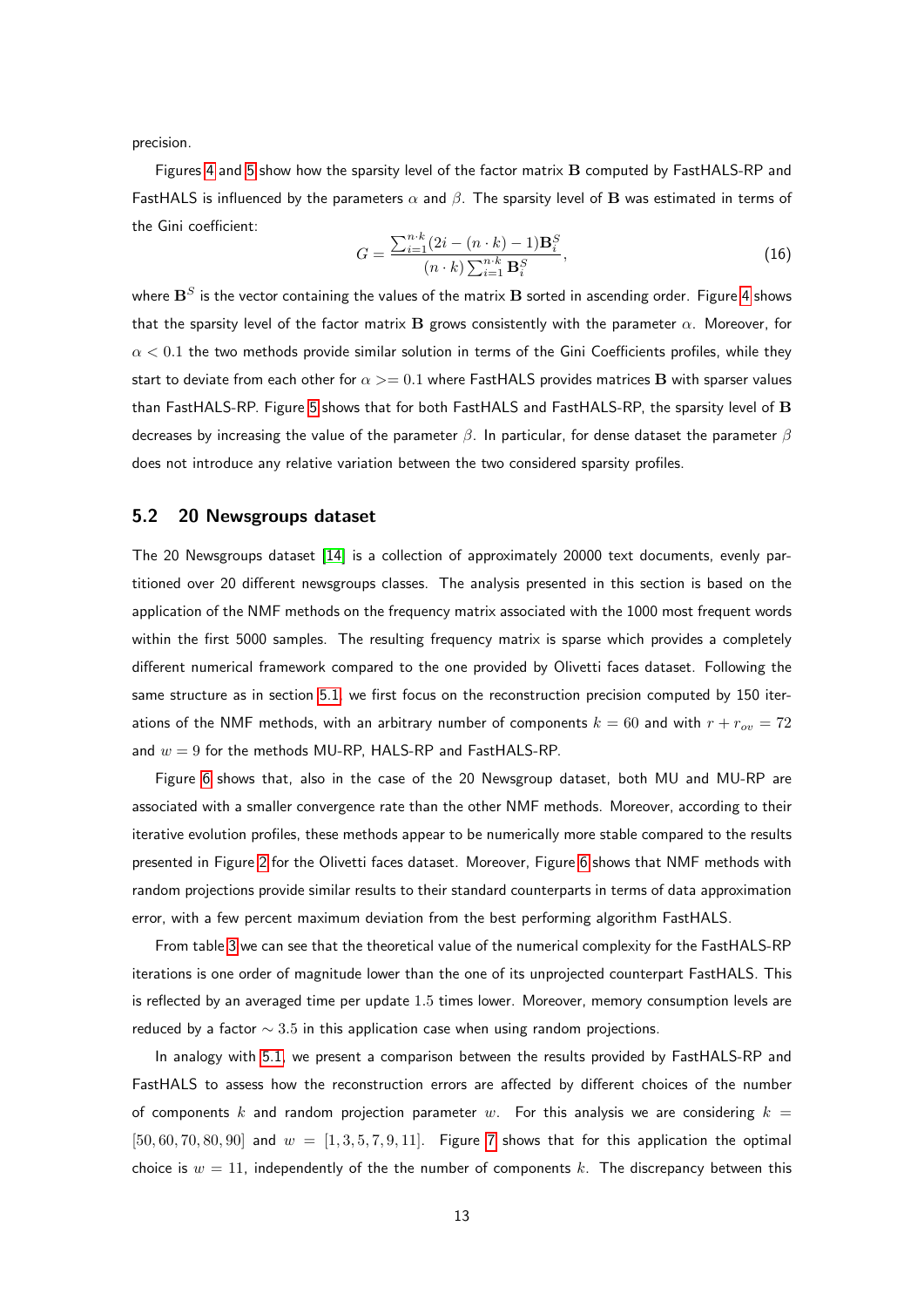<span id="page-13-0"></span>

Figure 6: Evolution of the reconstruction error over iterations for the MU, MU-RP, HALS, HALS-RP, FastHALS, FastHALS-RP NMF methods when applied to the 20 Newsgroup dataset.

<span id="page-13-1"></span>

| Method         | Complexity     | Time per update | Memory         |
|----------------|----------------|-----------------|----------------|
|                | $[10^6$ flops] | [seconds]       | $[10^5$ float] |
| MU             | 2400           | 0.068           | 53             |
| MU-RP          | 150            | 0.048           | 12             |
| <b>HALS</b>    | 2400           | 2.678           | 53             |
| <b>HALS-RP</b> | 430000         | 4.775           | 12             |
| FastHALS       | 1300           | 0.069           | 53             |
| FastHALS-RP    | 98             | 0.047           | 12             |

Table 3: Numerical complexity, average time per update and memory consumption for the NMF of the 20 Newsgroups dataset.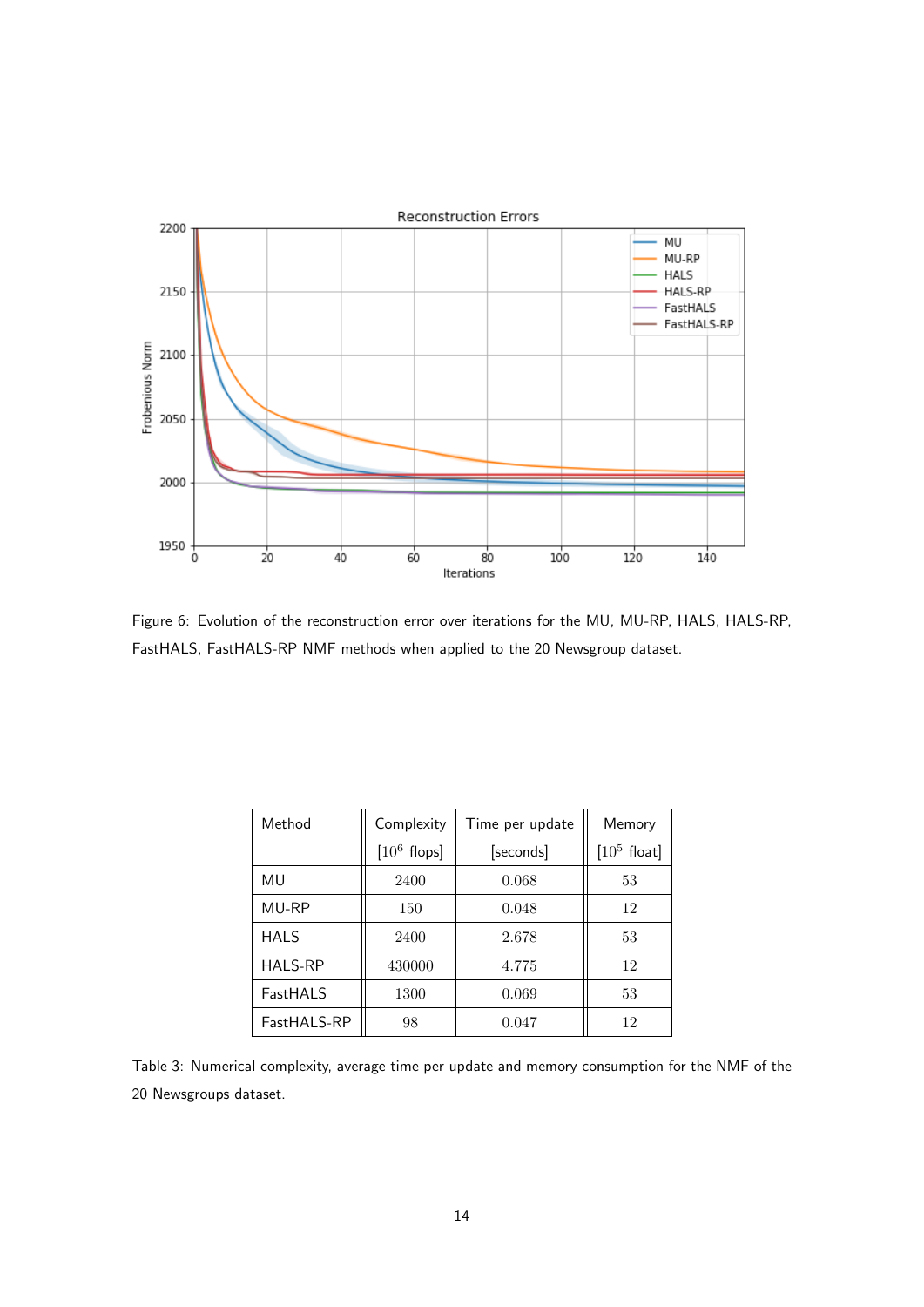<span id="page-14-0"></span>

Figure 7: Comparison of the median reconstruction errors resulting from the FastHALS and FastHALS-RP methods when considering  $k = [50, 60, 70, 80, 90]$  and  $w = [1, 3, 5, 7, 9, 11]$ .

value for  $w$  and the one found for the Olivetti faces dataset is due to the different decay rates  $p$  of the singular value spectra  $\sigma_j(X)^{-p}$  of the two dataset. In particular, for the 20 Newsgroup dataset  $p_{20\text{.}Newsgroups} \sim 0.0012$  while for the Olivetti faces dataset  $p_{Olivetti} \sim 0.0053$ . With the ratio ~ 20% between  $p_{20. Newsgroups}$  and  $p_{Olivetti}$ , for the 20 Newsgroups dataset a higher value of w is required to regularize the distortion effects due to small singular values for the definition of the random projection operators  $L$  and  $R$ .

Finally, we assess how the sparsity level of the factor matrix B changes for different choices of the parameters  $\alpha$  and  $\beta$  when keeping  $k = 60$  and  $w = 9$ .

From Figure [8](#page-15-0) and [9,](#page-15-1) the sparsity and smoothness properties of B show coherent behaviors to the one presented for the Olivetti Faces dataset. In particular, the Gini coefficients profiles for both the solutions provided by FastHALS and FastHALS-RP grow as function of  $\alpha$  and decrease for larger values of  $\beta$ .

Figure [8](#page-15-0) shows that, for the same set of values for  $\alpha$ , FastHALS-RP provides solutions which are generally sparser than FastHALS. Moreover, the two methods seem to react differently to different choice of the parameter  $\beta$ , as shown in Figure [9.](#page-15-1) In particular, over the same range of  $\beta$  values we assessed that FastHALS-RP provides a stronger variations in the profile of Gini coefficients than FastHALS.

In conclusion, both Figure [8](#page-15-0) and [9](#page-15-1) shows that for a sparse dataset and without imposing any sparsity and smoothness constraint, the solutions for B provided by FastHALS-RP are generally sparser than the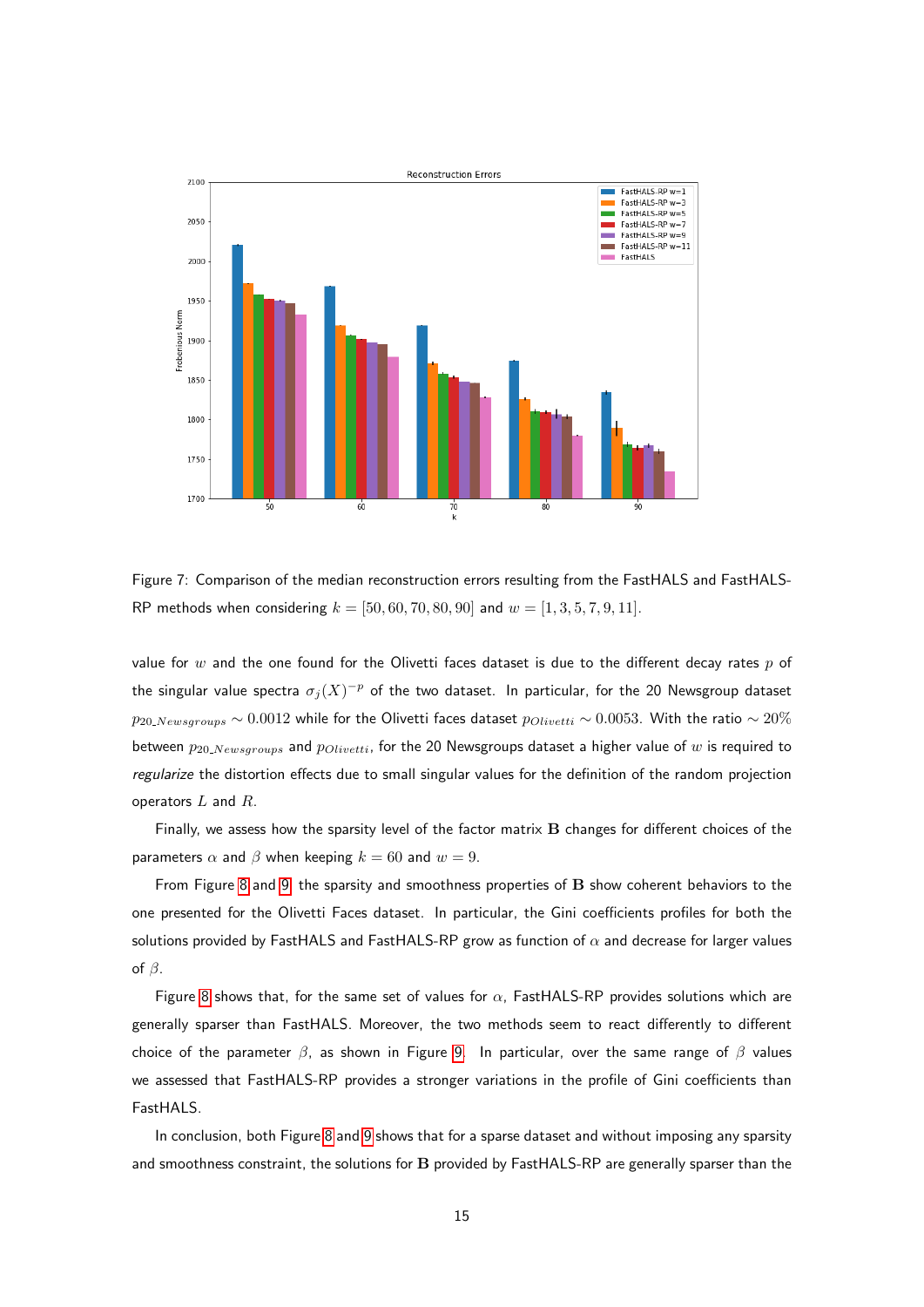<span id="page-15-0"></span>

Figure 8: Gini coefficients of the B matrix computed by FastHALS and FastHALS-RP with sparsity parameter  $\alpha = [0.001, 0.01, 0.1, 1, 10]$ , number of components  $k = 60$  and random projection parameter  $w = 9$ .

<span id="page-15-1"></span>

Figure 9: Gini coefficients of the B matrix computed by FastHALS and FastHALS-RP with smoothness parameter  $\beta = [0.001, 0.01, 0.1, 1, 10]$ , number of components  $k = 60$  and random projection parameter  $w = 9$ .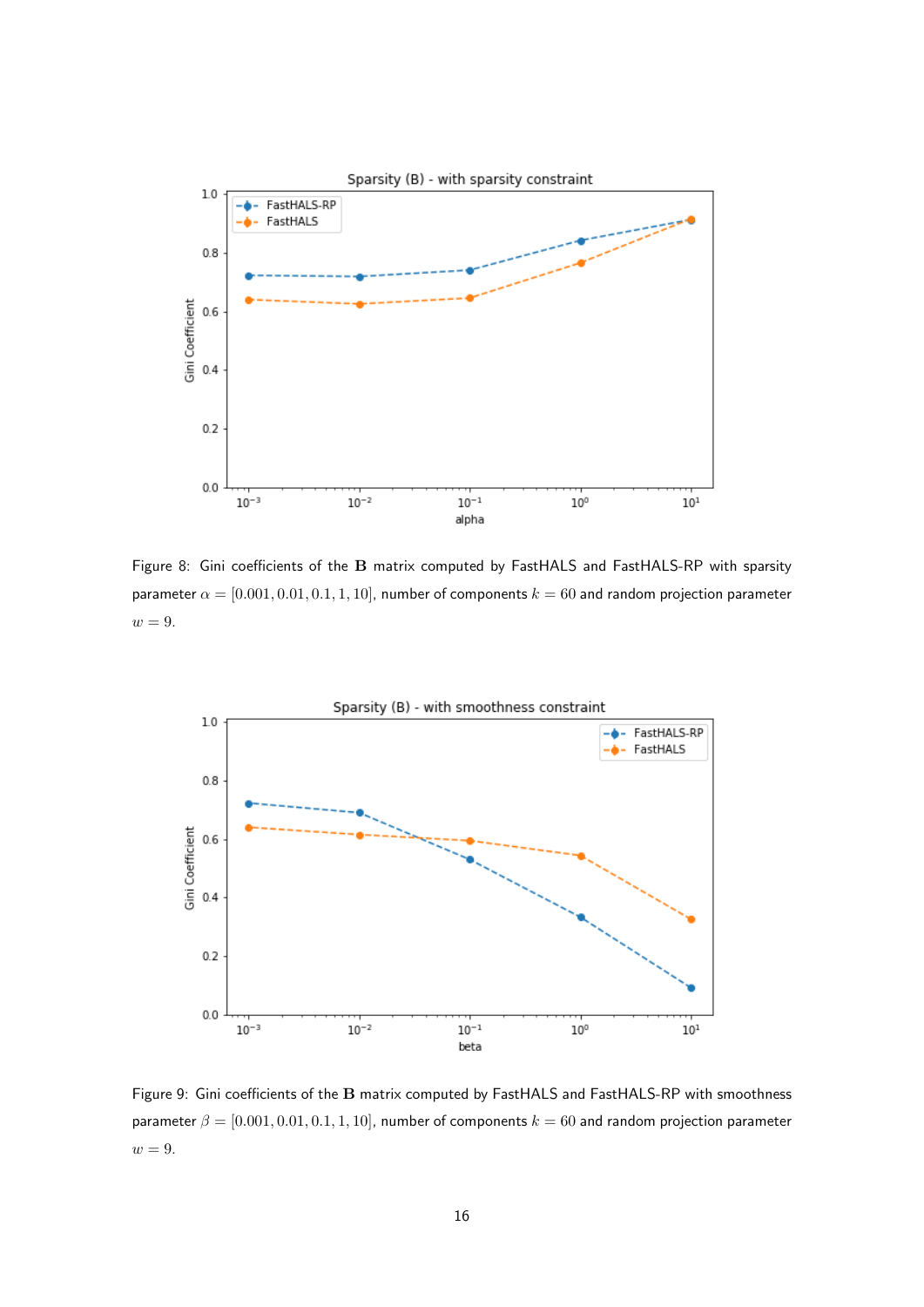FastHALS ones. All those properties are a direct consequence of the application of Random Projections on a sparse dataset.

# 6 Conclusion

This paper was aimed at proposing FastHALS-RP, a novel NMF method capable of combining the fastest existing NMF algorithm FastHALS with a data dimensionality reduction scheme based on Random Projections. Our new algorithm outperforms the state of the art NMF methods both in computational efficiency and memory consumption.

With an appropriate choice of the parameters k and  $w$ , the desired number of components and the random projection power iteration parameter respectively, it has been shown that FastHALS-RP provides results with a data approximation precision level very close to the standard FastHALS method. In particular, we showed that the optimal choice for the parameter  $w$  strongly depends on the decay rate of the singular value spectrum of the data.

We showed that sparsity and smoothness constraints on the factor matrix **B** can easily be introduced into the FastHALS-RP optimization problem. The conclusion of our analysis focused on assessing how the sparsity properties of the factor matrix B, computed by FastHALS and FastHALS-RP, are influenced by different choices of  $\alpha$  and  $\beta$ , the sparsity and smoothness coefficients in the likelihood function respectively. We found that for dense datasets and in absence of any sparsity and smoothness constraints for B, FastHALS and FastHALS-RP provide solutions with similar sparsity property, while for sparse dataset, FastHALS-RP provides sparser solutions. For this reason, the effect of the two parameters  $\alpha$ and  $\beta$  is different in the two scenarios and needs to be properly evaluated from case to case.

Some theoretical aspects regarding the optimal choice of the parameters w,  $r + r_{ov}$ ,  $\alpha$  and  $\beta$  still need to be investigated as well as the global convergence property of the algorithm.

While we could substantially reduce the memory footprint and speed up computation compared to existing methods, our algorithm still relies on being computed on a single node. A next step towards large-scale applications on distributed systems could now be to extend our algorithm with the mapreduce scheme proposed by [\[25\]](#page-18-2). We expect that such an approach will profit twice from our algorithm since we will not only see a speed-up on all nodes individually, but, in addition, the data transfer between nodes will be reduced which will lead to an additional speed-up.

We implemented the proposed method in Python and the source code will soon be publicly available.

# Acknowledgements

Our work was supported by the two SNF Synergia Grant (EUCLID: high-precision cosmology in the dark sector). We Would like to thank Martin Melchior, André Csillaghy and Roman Bolzern for helping and providing comments that greatly improved the quality of this manuscript.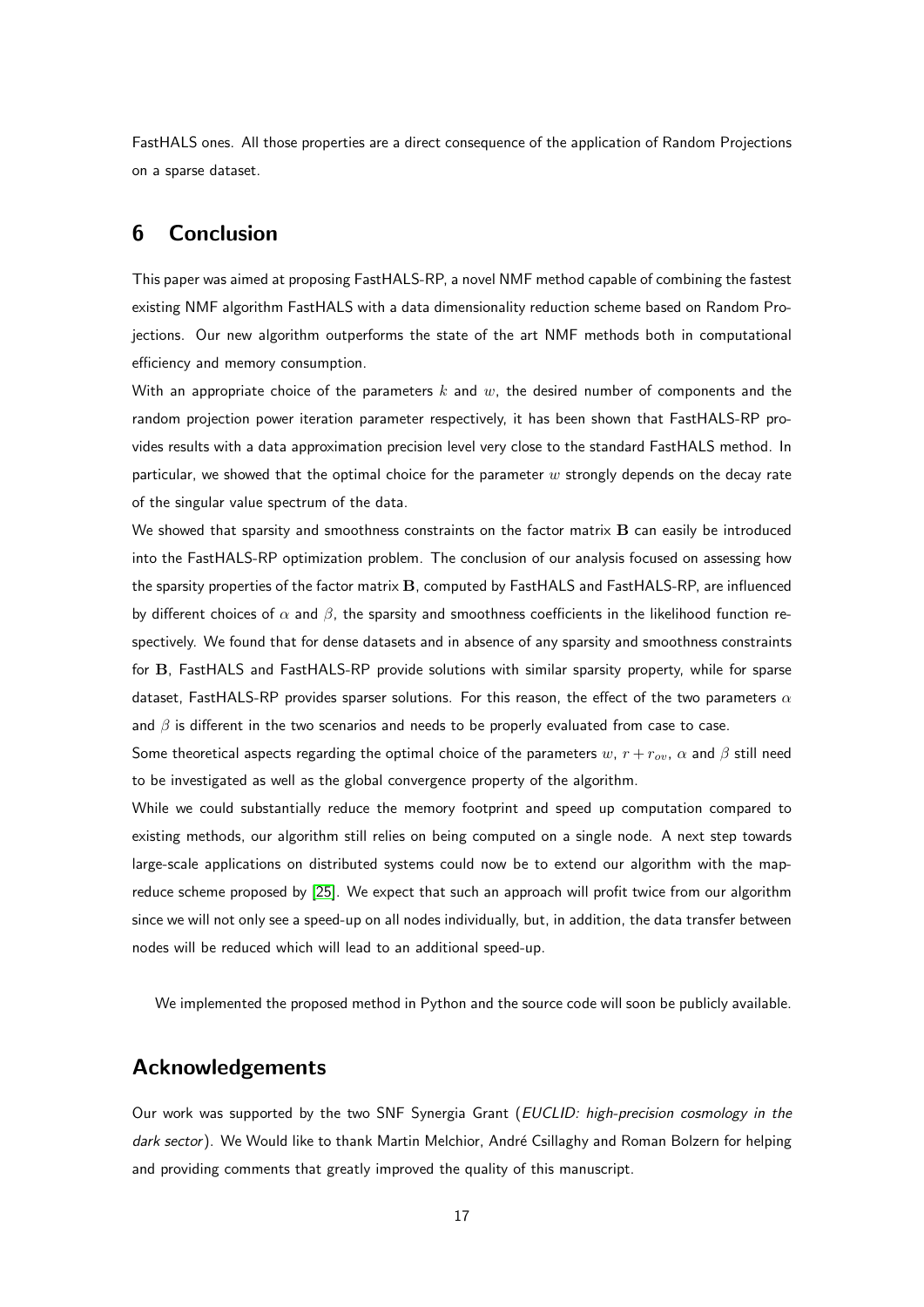## **References**

- <span id="page-17-1"></span>[1] Olivier Berné, A Helens, P Pilleri, and C Joblin. Non-negative matrix factorization pansharpening of hyperspectral data: An application to mid-infrared astronomy. In Hyperspectral Image and Signal Processing: Evolution in Remote Sensing (WHISPERS), 2010 2nd Workshop on, pages 1–4. IEEE, 2010.
- <span id="page-17-6"></span>[2] Dimitri P Bertsekas, Dimitri P Bertsekas, Dimitri P Bertsekas, and Dimitri P Bertsekas. Dynamic programming and optimal control, volume 1. Athena Scientific Belmont, MA, 1995.
- <span id="page-17-8"></span>[3] Ella Bingham and Heikki Mannila. Random projection in dimensionality reduction: applications to image and text data. In Proceedings of the seventh ACM SIGKDD international conference on Knowledge discovery and data mining, pages 245–250. ACM, 2001.
- <span id="page-17-4"></span>[4] Andrzej Cichocki and PHAN Anh-Huy. Fast local algorithms for large scale nonnegative matrix and tensor factorizations. IEICE transactions on fundamentals of electronics, communications and computer sciences, 92(3):708–721, 2009.
- <span id="page-17-7"></span>[5] Andrzej Cichocki and Rafal Zdunek. Regularized alternating least squares algorithms for nonnegative matrix/tensor factorization. Advances in Neural Networks–ISNN 2007, pages 793–802, 2007.
- <span id="page-17-5"></span>[6] Andrzej Cichocki, Rafal Zdunek, and Shun-ichi Amari. Hierarchical als algorithms for nonnegative matrix and 3d tensor factorization. In International Conference on Independent Component Analysis and Signal Separation, pages 169–176. Springer, 2007.
- <span id="page-17-9"></span>[7] Sanjoy Dasgupta and Anupam Gupta. An elementary proof of a theorem of johnson and lindenstrauss. Random Structures & amp; Algorithms, 22(1):60-65, 2003.
- <span id="page-17-3"></span>[8] Chris HQ Ding, Tao Li, and Michael I Jordan. Convex and semi-nonnegative matrix factorizations. IEEE transactions on pattern analysis and machine intelligence, 32(1):45–55, 2010.
- <span id="page-17-10"></span>[9] Nathan Halko, Per-Gunnar Martinsson, and Joel A Tropp. Finding structure with randomness: Probabilistic algorithms for constructing approximate matrix decompositions. SIAM review, 53(2):217–288, 2011.
- <span id="page-17-0"></span>[10] Aapo Hyvärinen and Erkki Oja. Independent component analysis: algorithms and applications. Neural networks, 13(4):411–430, 2000.
- <span id="page-17-2"></span>[11] Ramakrishnan Kannan, Grey Ballard, and Haesun Park. A high-performance parallel algorithm for nonnegative matrix factorization. In Proceedings of the 21st ACM SIGPLAN Symposium on Principles and Practice of Parallel Programming, page 9. ACM, 2016.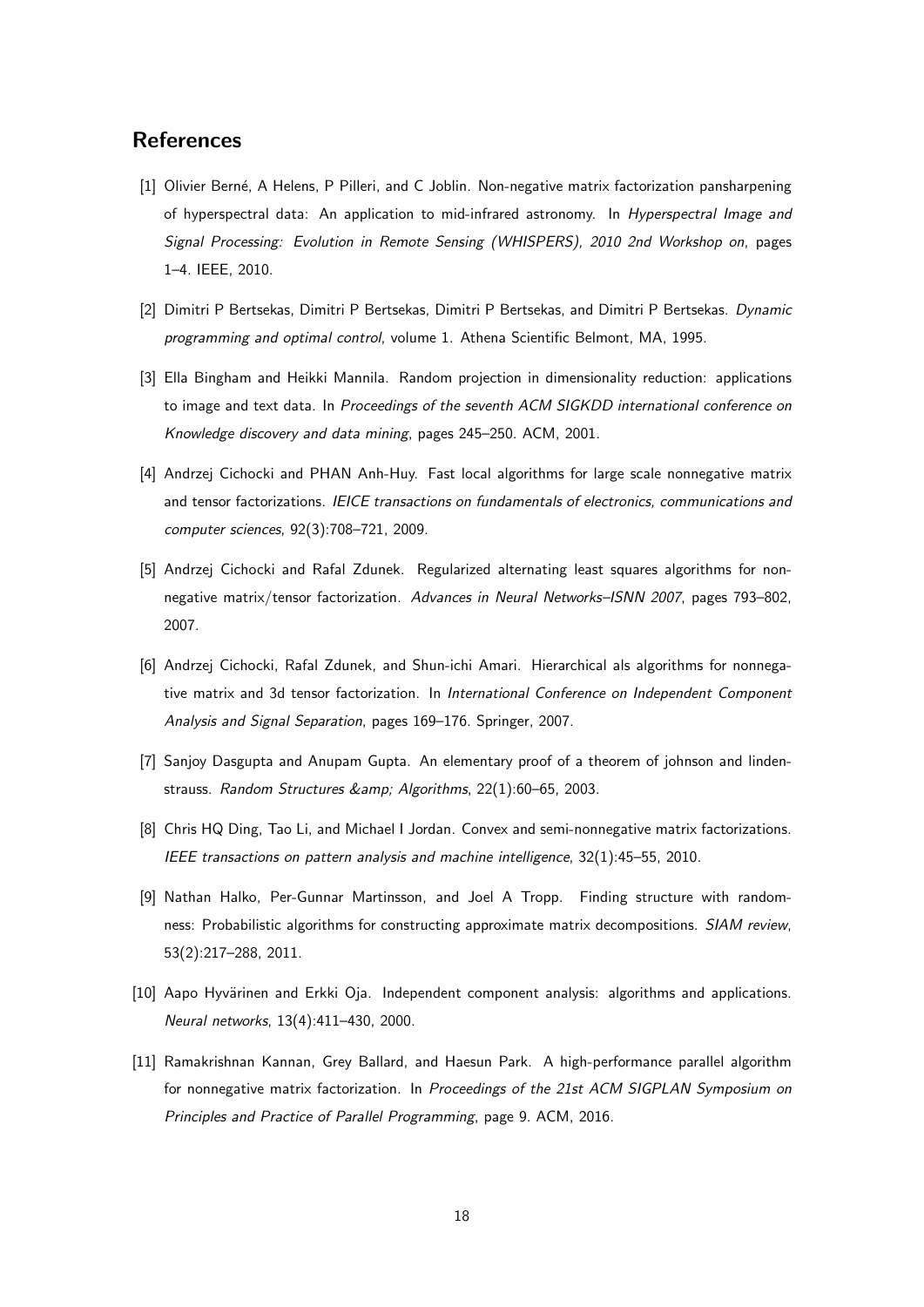- <span id="page-18-8"></span>[12] Hyunsoo Kim and Haesun Park. Nonnegative matrix factorization based on alternating nonnegativity constrained least squares and active set method. SIAM journal on matrix analysis and applications, 30(2):713–730, 2008.
- <span id="page-18-10"></span>[13] Jingu Kim, Yunlong He, and Haesun Park. Algorithms for nonnegative matrix and tensor factorizations: A unified view based on block coordinate descent framework. Journal of Global Optimization, 58(2):285–319, 2014.
- <span id="page-18-13"></span>[14] Ken Lang. Newsweeder: Learning to filter netnews. In Proceedings of the 12th international conference on machine learning, pages 331–339, 1995.
- <span id="page-18-6"></span>[15] Daniel D Lee and H Sebastian Seung. Learning the parts of objects by non-negative matrix factorization. Nature, 401(6755):788–791, 1999.
- <span id="page-18-7"></span>[16] Daniel D Lee and H Sebastian Seung. Algorithms for non-negative matrix factorization. In Advances in neural information processing systems, pages 556–562, 2001.
- <span id="page-18-9"></span>[17] Chih-Jen Lin. Projected gradient methods for nonnegative matrix factorization. Neural computation, 19(10):2756–2779, 2007.
- <span id="page-18-0"></span>[18] Ryuichi Maruyama, Kazuma Maeda, Hajime Moroda, Ichiro Kato, Masashi Inoue, Hiroyoshi Miyakawa, and Toru Aonishi. Detecting cells using non-negative matrix factorization on calcium imaging data. Neural Networks, 55:11–19, 2014.
- <span id="page-18-11"></span>[19] Olivetti Olivetti. Oracle research laboratory face database of faces.
- <span id="page-18-12"></span>[20] Ferdinando Silvestro Samaria. Face recognition using hidden Markov models. PhD thesis, University of Cambridge, 1994.
- <span id="page-18-1"></span>[21] Farial Shahnaz, Michael W Berry, V Paul Pauca, and Robert J Plemmons. Document clustering using nonnegative matrix factorization. Information Processing & amp; Management, 42(2):373-386, 2006.
- <span id="page-18-4"></span>[22] Mariano Tepper and Guillermo Sapiro. Compressed nonnegative matrix factorization is fast and accurate. IEEE Transactions on Signal Processing, 64(9):2269–2283, 2016.
- <span id="page-18-5"></span>[23] Santosh S Vempala. The random projection method, volume 65. American Mathematical Soc., 2005.
- <span id="page-18-3"></span>[24] Fei Wang and Ping Li. Efficient nonnegative matrix factorization with random projections. In Proceedings of the 2010 SIAM International Conference on Data Mining, pages 281–292. SIAM, 2010.
- <span id="page-18-2"></span>[25] Hsiang-Fu Yu, Cho-Jui Hsieh, Si Si, and Inderjit S Dhillon. Parallel matrix factorization for recommender systems. Knowledge and Information Systems, 41(3):793–819, 2014.